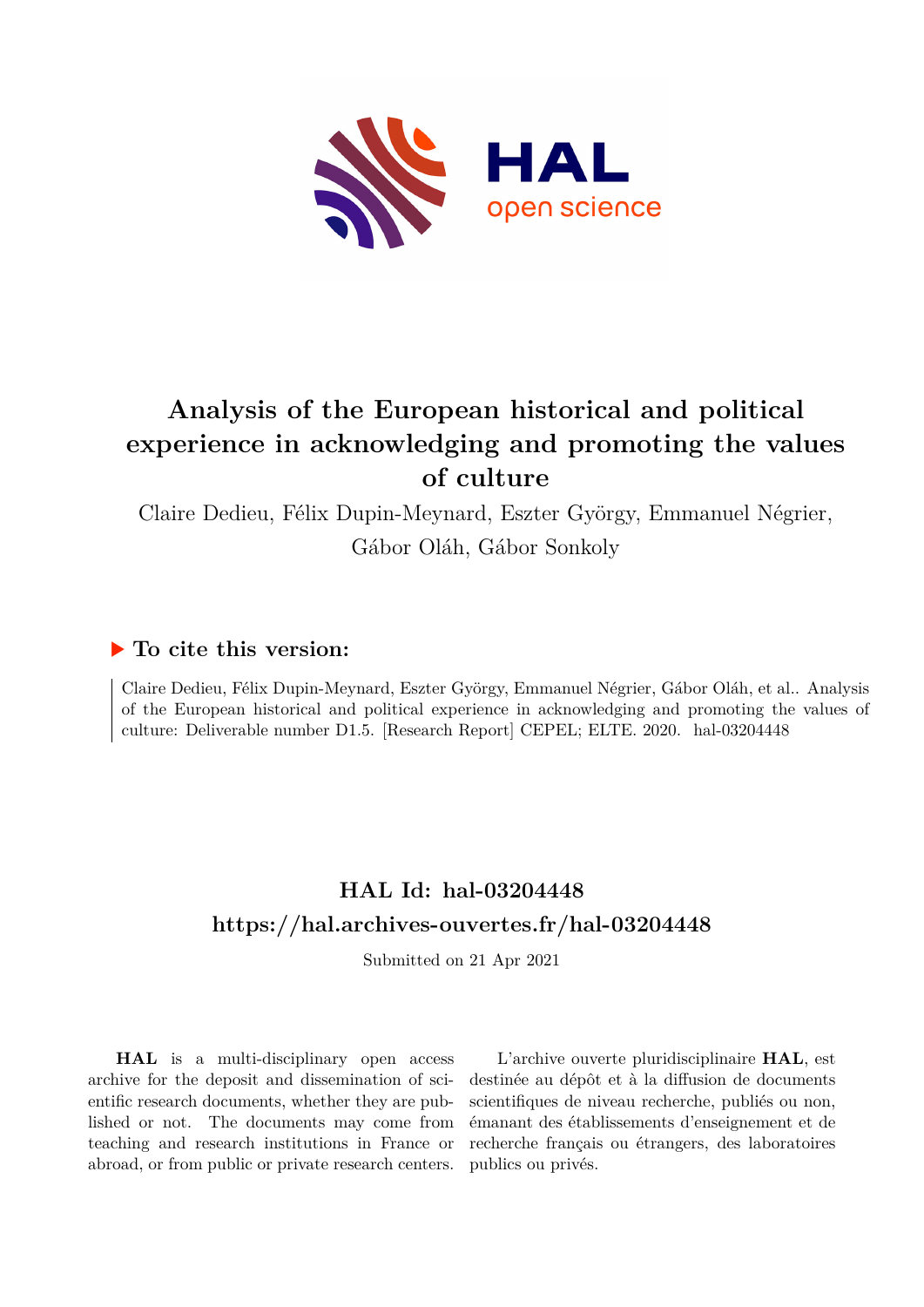

# Understanding, Capturing and Fostering the Societal Value of Culture



The UNCHARTED project received funding under the Horizon 2020 Programme of the European Union

### Grant Agreement number: 870793

| Deliverable number | D <sub>1.5</sub>                                                              |
|--------------------|-------------------------------------------------------------------------------|
| <b>Title</b>       | Analysis of the European historical and political experience in acknowledging |
|                    | and promoting the values of culture                                           |

| Due date              | October 2020                   |
|-----------------------|--------------------------------|
| <b>Actual date of</b> | 30 <sup>th</sup> October, 2020 |
| delivery to EC        |                                |

| Included (indicate as | <b>Executive Summary</b> | $\boxtimes$ | Abstract | Table of Contents |  |
|-----------------------|--------------------------|-------------|----------|-------------------|--|
| appropriate)          |                          |             |          |                   |  |

### **Project Coordinator:**

Prof. Arturo Rodriguez Morató

Universitat de Barcelona

Email: rodriguez.morato@ub.edu

### **Technical Coordinator:**

Antonella Fresa Promoter S.r.l. Email: fresa@promoter.it

## **Project WEB site address:**

[http://www.Uncharted-culture.eu](http://www.uncharted-culture.eu/)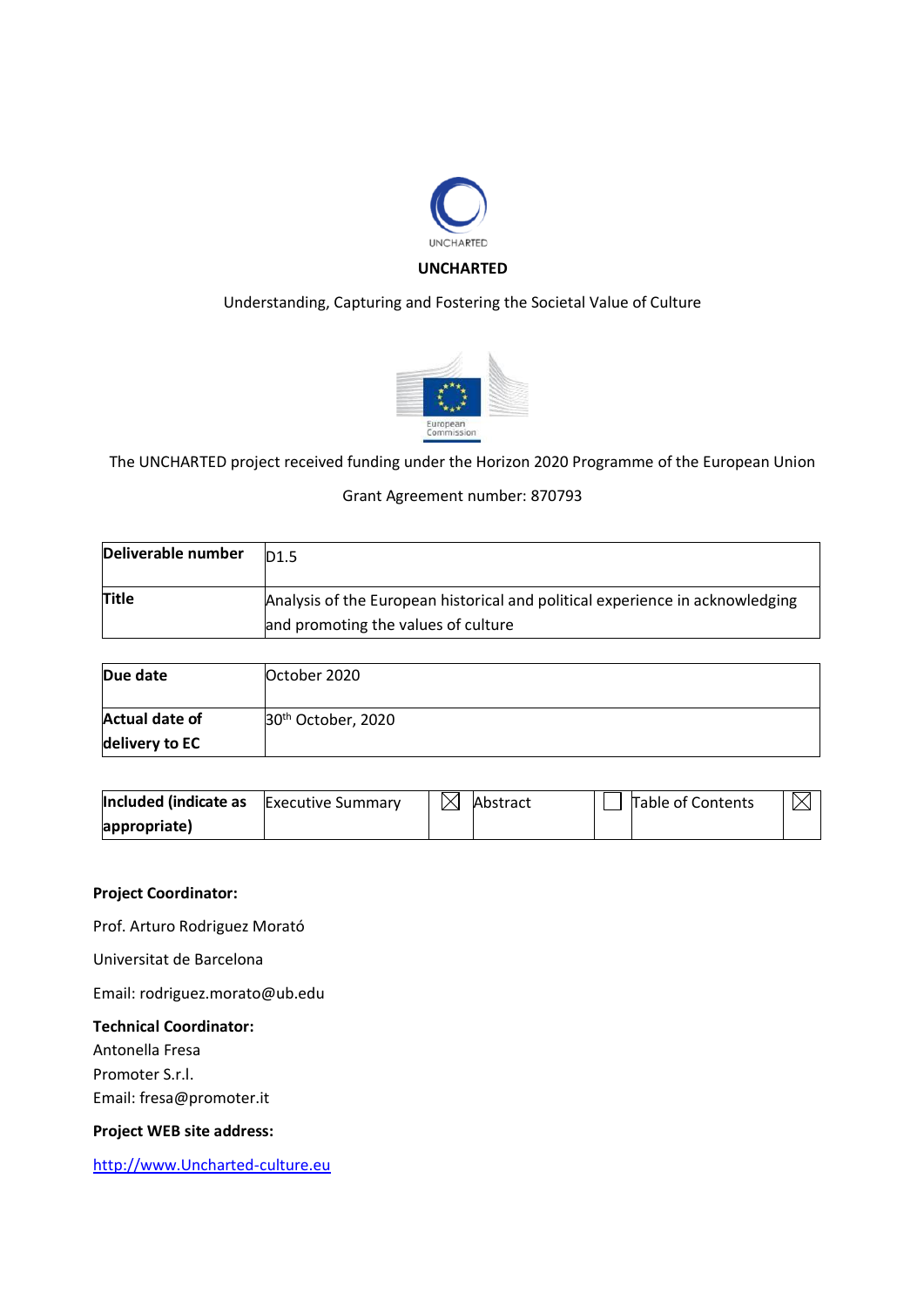

D1.5. Analysis of the European historical and political experience in acknowledging and promoting the values of culture

### **Context:**

| <b>Partner responsible</b> | CNRS / ELTE                                                 |
|----------------------------|-------------------------------------------------------------|
| for deliverable            |                                                             |
| Deliverable author(s)      | Claire Dedieu, Félix Dupin-Meynard, Eszter György, Emmanuel |
|                            | Négrier, Gábor Oláh, Gábor Sonkoly                          |
| Deliverable version number |                                                             |
| <b>Dissemination Level</b> | Public                                                      |

# **Statement of originality:**

This deliverable contains original unpublished work except where clearly indicated otherwise. Acknowledgement of previously published material and of the work of others has been made through appropriate citation, quotation or both.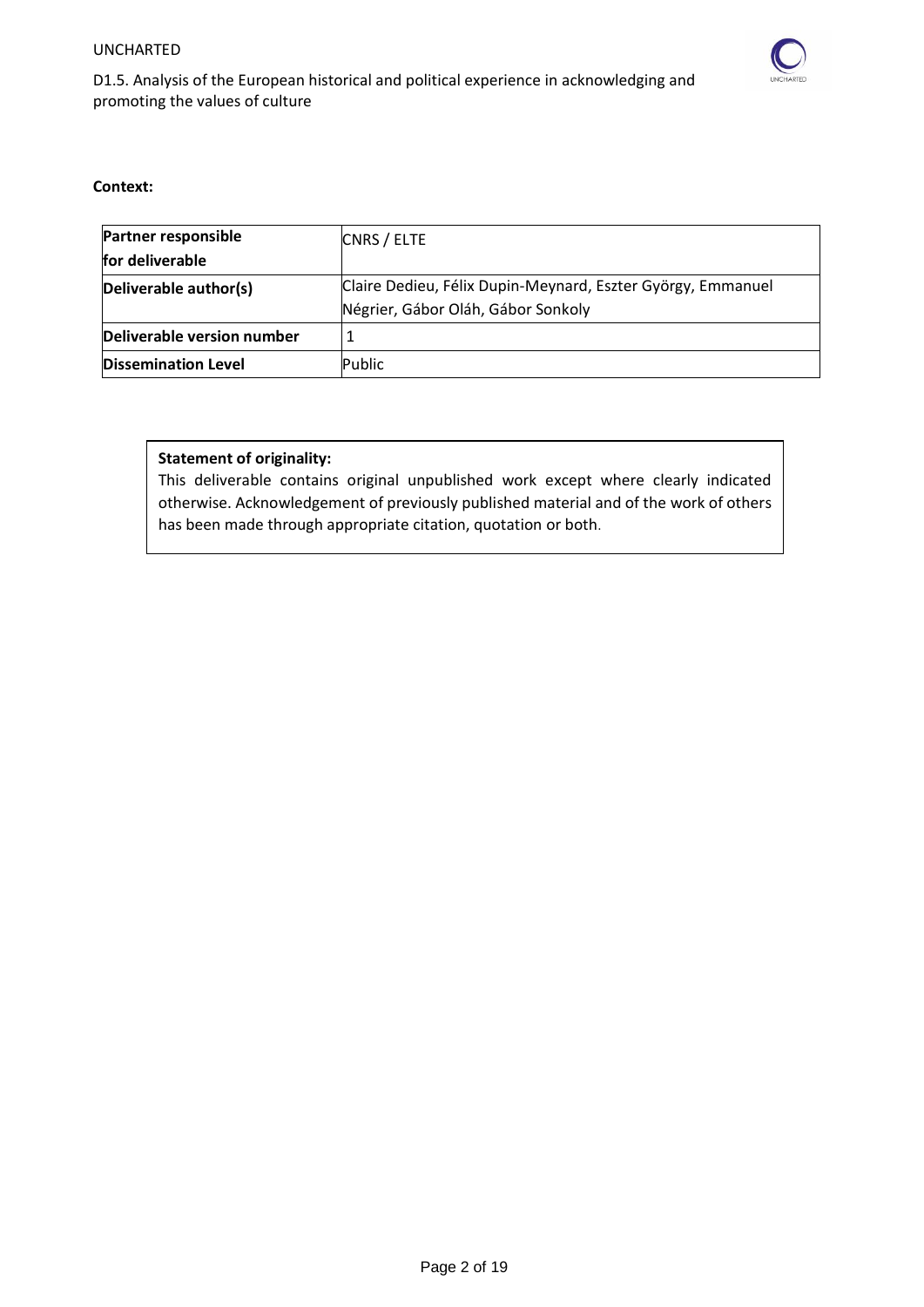

# **CULTURAL VALUES IN ACTION**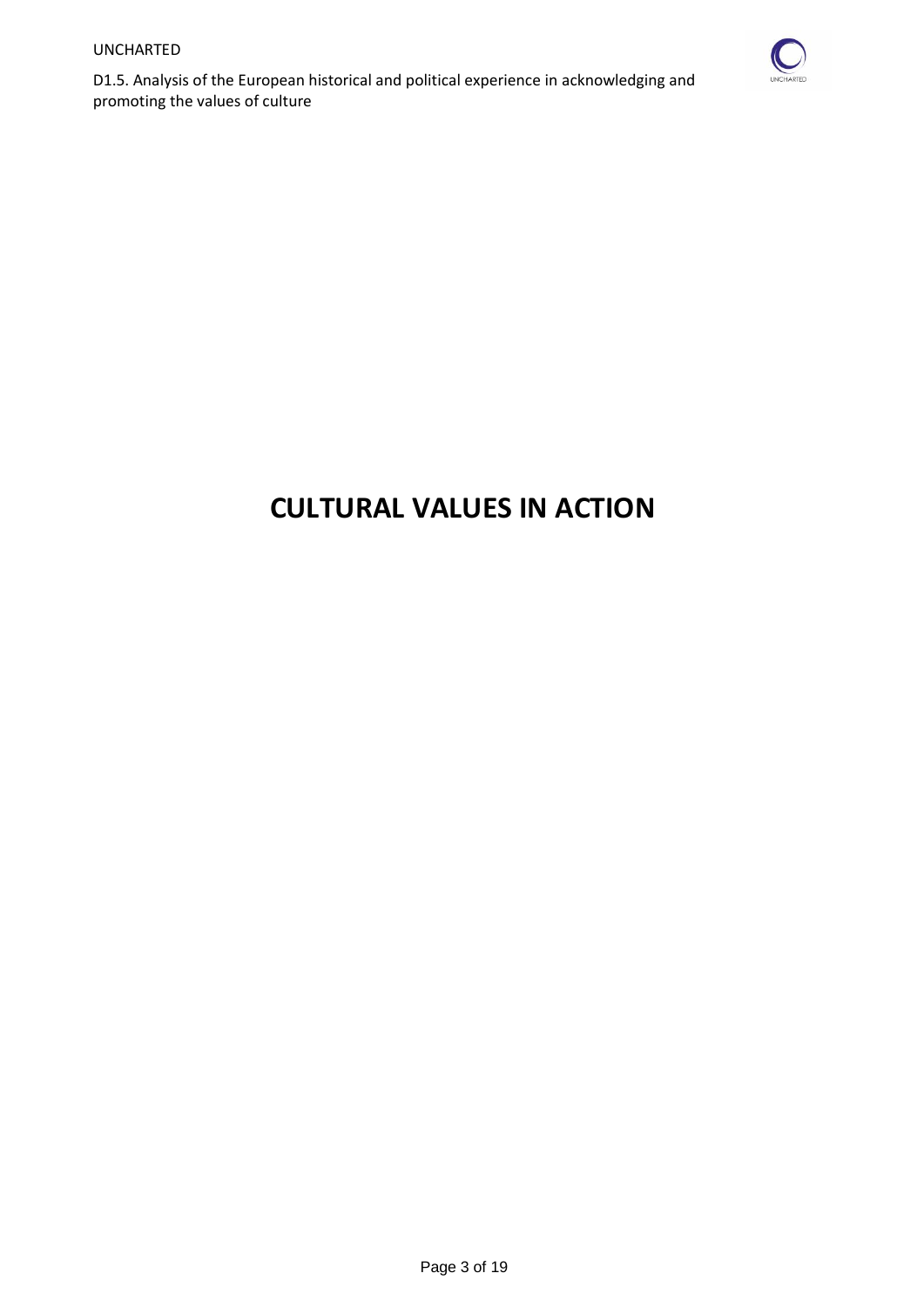

D1.5. Analysis of the European historical and political experience in acknowledging and promoting the values of culture

# **TABLE OF CONTENTS**

| 1. |  |
|----|--|
|    |  |
|    |  |
| 2. |  |
| 3. |  |
|    |  |
|    |  |
|    |  |
| 4. |  |
|    |  |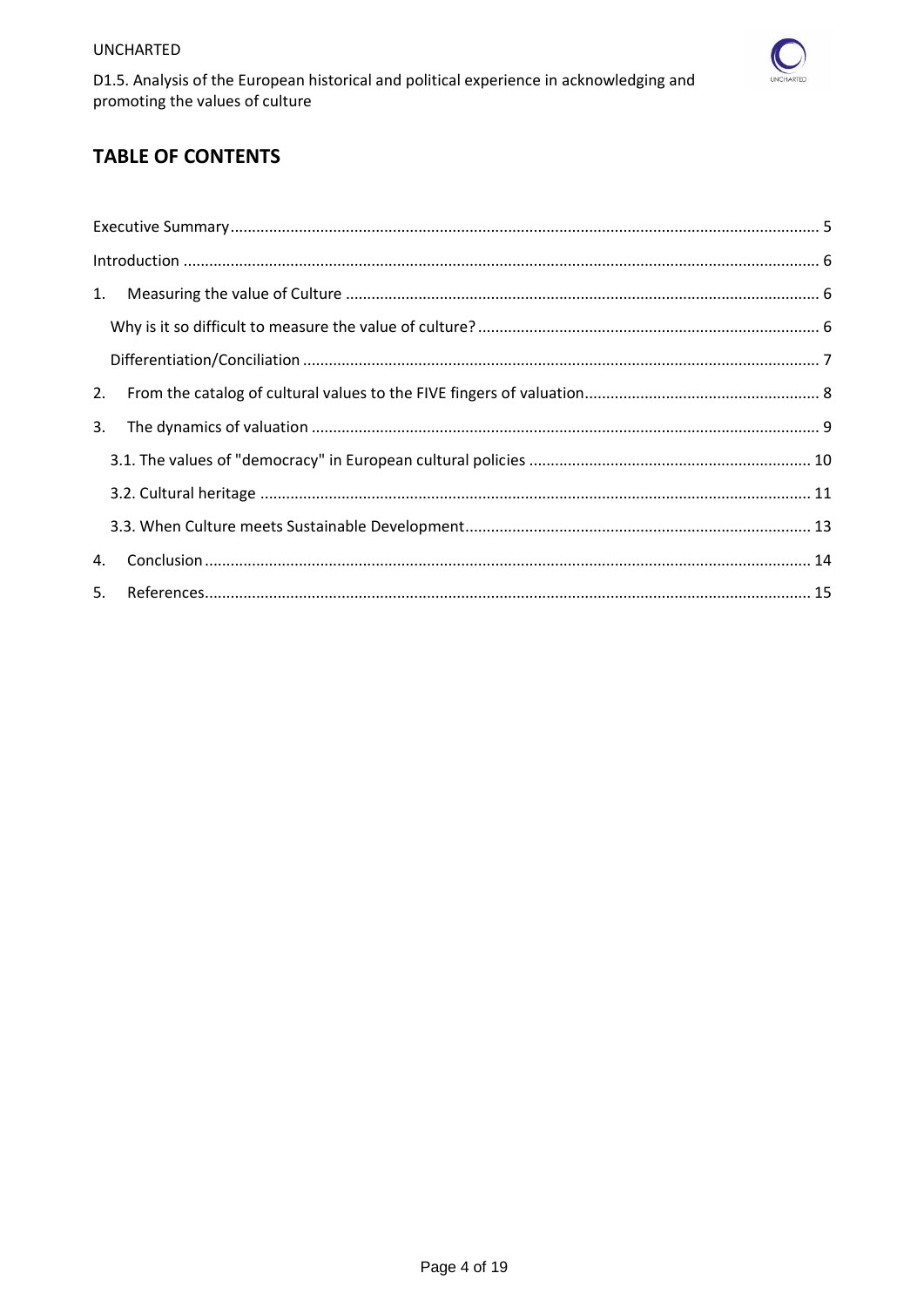

# <span id="page-5-0"></span>**EXECUTIVE SUMMARY**

This paper questions the configurations in which European cultural policies attribute values to culture. It begins with a reflection on the meaning of value, then goes on to identify, through the analysis of a corpus of scientific articles, books and research reports as well as press articles, the numerous values identifiable in the history of cultural policies. We propose a principle of classification into 5 major families of values: democracy, identity, well-being, aesthetics and economy. Finally, we describe the dynamics of emergence and transformation of the values attributed to culture in historical configurations, through 3 examples: the valuation of heritage, the conflicts over the values of democracy, and the values underpinning the concept of sustainable development. Our exploratory research shows that values already present in the 20th century are becoming increasingly important in cultural policies, without taking precedence over values with which they can compete or, on the contrary, find a form of compatibility.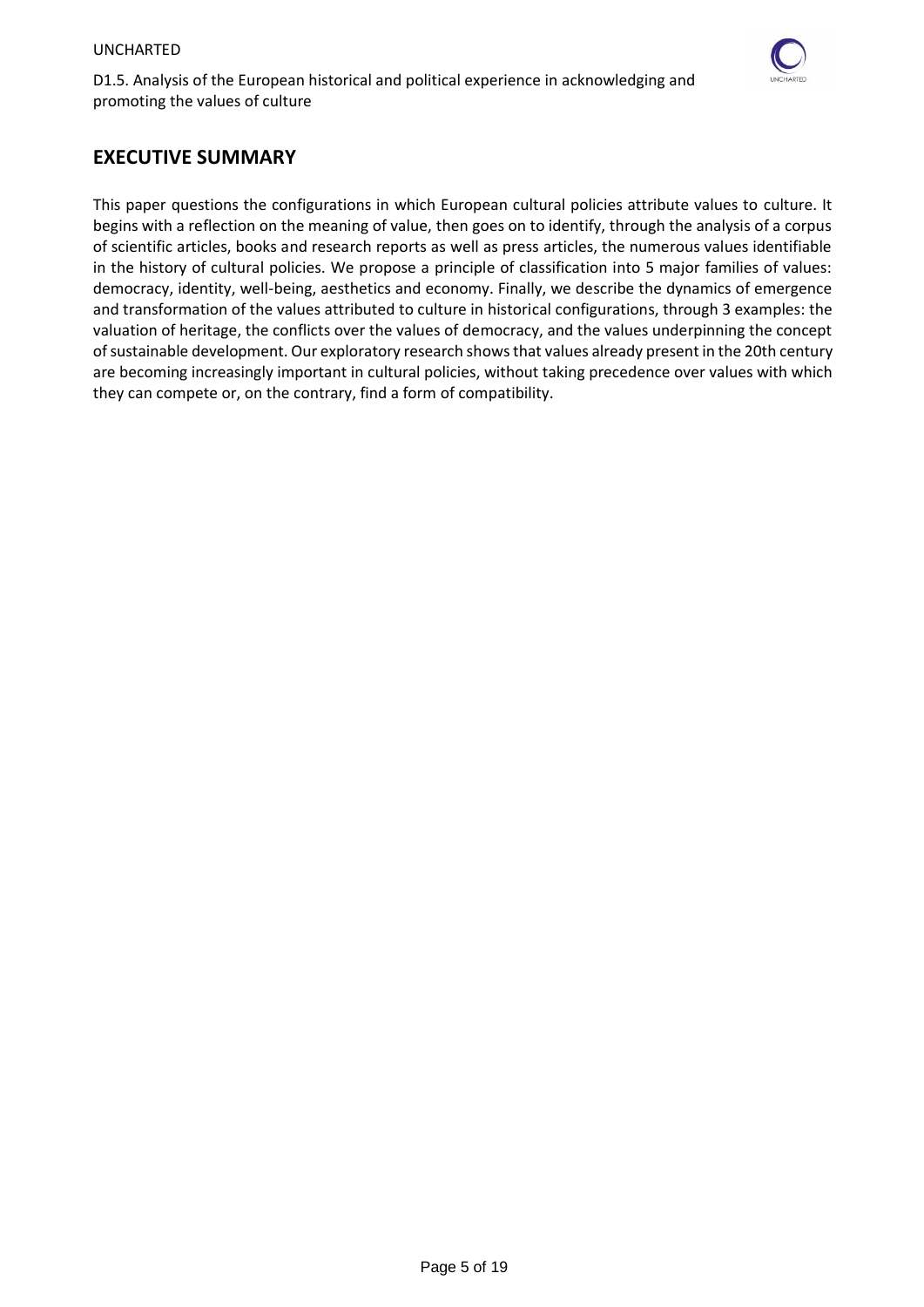

# <span id="page-6-0"></span>**INTRODUCTION**

In order to document the question of the value of culture, it is at first useful to analyze and gather literature of the value of culture, on the one hand, and to propose an operational definition of it in the perspective of fieldwork, on the other hand (I).

Then, five main cultural values emerged from an empirical corpus based on three main sources (II):

- A) The study of the 20-year summaries of the *International Journal of Cultural Policy* and *Cultural Trends*. These are two central journals on cultural policy issues, with many references to what can be identified as the value of culture.

- B) The analysis of the national cultural policy profiles gathered in the Compendium of Cultural Policies (45 profiles).

- C) The review of a body of mainly monographic and comparative literature on cultural policies, in which we also considered how the value of culture was identified and understood.

Finally, in order to document how values are born and evolve within socio-historical configurations, we needed to specify the configurations within which the emergence of values (III). These configurations are particularly numerous. We therefore focused on three cases which, after an initial review of the literature, seemed significant to us: the trajectories of heritage enhancement; the democratic value of culture; and the evolution of cultural values in contact with the norm of sustainable development. Each of these three components illustrates a facet of this production of cultural value.

# <span id="page-6-1"></span>**1. MEASURING THE VALUE OF CULTURE**

The central reflection of this first part is therefore on how to reconcile the economic, sociological, political and philosophical approaches to value. Beyond the different ways of defining and circumscribing a value, an analysis of the literature quickly convinced us of a consensus around a few elements of definition. This is what will enable us to approach the corpus of values associated with culture, in order to propose a first synthesis work, in the second part.

# **Why is it so difficult to measure the value of culture?**

<span id="page-6-2"></span>It is difficult to define what a value is. In fact, several theories of value coexist in the social sciences in general, and particularly in economics: the labour theory of value (Ricardo, Marx), the scarcity value (Walras); utility value (Say, Pareto), etc. In sociology, Nathalie Heinich (2017) shows the difficulty it is to define value. According to her, there are three sources of value: measurement, judgment and attachment. Measurement helps to define a value from an economic viewpoint: price, utility, exchange value, labour. However, in culture, judgment appears to be a competing and complementary way of defining this value: this judgment involves economic criteria (is it worth the price we give it?, a frequent dilemma in the most speculative sectors of contemporary art or the music industry) or non-economic criteria, such as morality, aesthetics, the quality lent to a work or cultural good. But alongside these first two sources of value (measurement, judgment), a third source appears: the subjective attachment that one grants to the cultural good.

The value of culture is therefore not only economic and social, but also political. It is this last dimension that we are going to examine here.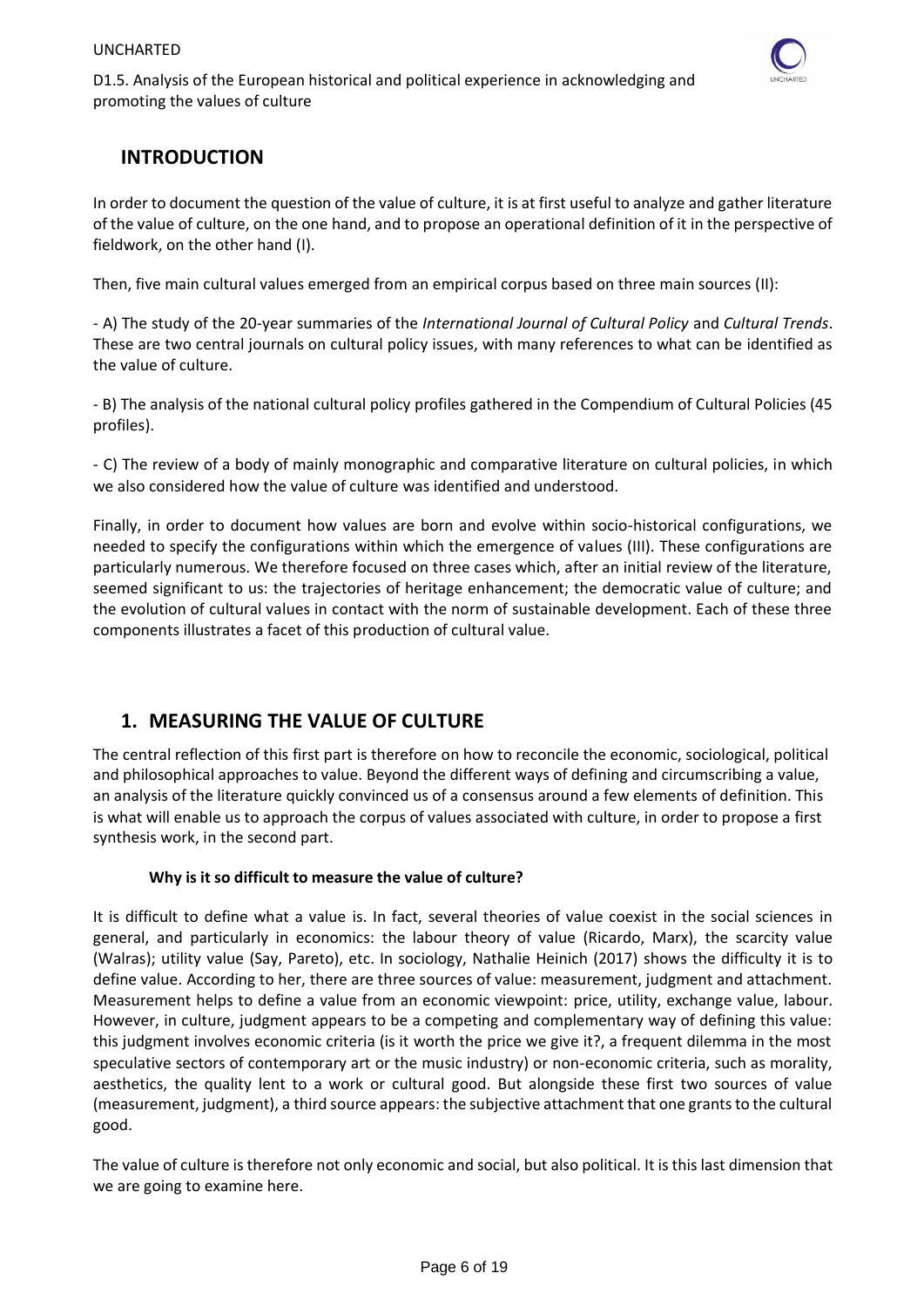

## **Differentiation/Conciliation**

<span id="page-7-0"></span>We start from the sociological vision proposed by Nathalie Heinich (2017): value is the principle from which acts, ideas, tangible and intangible goods can be measured, justified and appreciated. It is in line with the vision of Luc Boltanski and Eve Chiapello (2000) of a value defined as a common superior principle. This first definition allows us to hierarchize in the name of a superior principle: if we are in the presence of a value, then we can put it to the test by making it fulfill its functions: to refer to it to judge, estimate, justify goods and acts.

In philosophy, it has long been customary to consider fundamental values around indisputable principles. The "beautiful", the "true", the "just" in Aristotle are precisely values because they do not themselves refer to any higher principle. They are that principle which is valid in itself, which does not depend on another instance. In this sense, a value is said to be "autotelic": it can only refer to itself. The interest of this contribution is that we can classify the different notions according to whether they appear autotelic or not. Some, which pass too quickly for values, will then have to be considered differently.

Halfway between philosophy, economics and sociology, we need to discuss this first autonomous and pure vision of the notion of value. Indeed, according to the visions presented so far, one would be tempted to say that there are on one side values and on the other objects, acts and ideas, the two groups being clearly separated. Here, Dewey helps to loosen the grip of the purity of values by using the notion of "valuation", whereby value is never more than a social construction, which is formed in a given context, by a given social group, in a given time. As a result, as Hilary Putnam proposes, there is no dichotomy between values and facts, but a necessary interweaving between the two. This is the consequence of a consideration of value as a social construction. Amartya Sen (2009) extends the reflection in his approach to capabilities, and his critique of positivist economics. For him, there is a similar entanglement - not separation - between ethics, economics and politics. Values are thus articulated to facts, but also to conventions: this fact/value articulation only works when we share the same understanding of things, or the same culture. The contribution of this discussion on value as a social construction is to open up to the plurality of configurations within which value is born, transformed, and interacts with a context and with other values. All things that are singularly important when discussing the value of ... culture!

To go further, and to develop a political approach to value that takes into account the approaches already cited, it seems to us that the most convincing framework is that of Pierre Muller (2018), a public policy analyst. He has the merit of integrating the notion of value as a social construction, according to a hierarchy of notions that link it to other dimensions, while highlighting its singularity. Pierre Muller speaks of value as the most fundamental representation of what is good, desirable, or bad and undesirable. Value is part of a global framework for public action which then gives rise to norms (which refers to a gap between the perceived real and the desired real), algorithms (a theory of action proposing causal hypotheses "if...then") and images, which are cognitive shortcuts that symbolize this referential set.

The contribution of this vision of value is to allow us to distinguish, among the set of notions that claim the status of values, those that have the characteristics of values from those that have the status of a "norm", an "algorithm" or an "image".

In this sense, value is therefore a political and social construction. Why is this definition specifically important in relation to culture? Because the "valuation" of culture always obeys combinations of judgments, taste preferences, prejudices or class habits. Because it is more objectively indeterminate than other dimensions (education, environment, security, etc.) of social life, culture must take even more account of the tangle between facts and values, ethics and politics, words and things.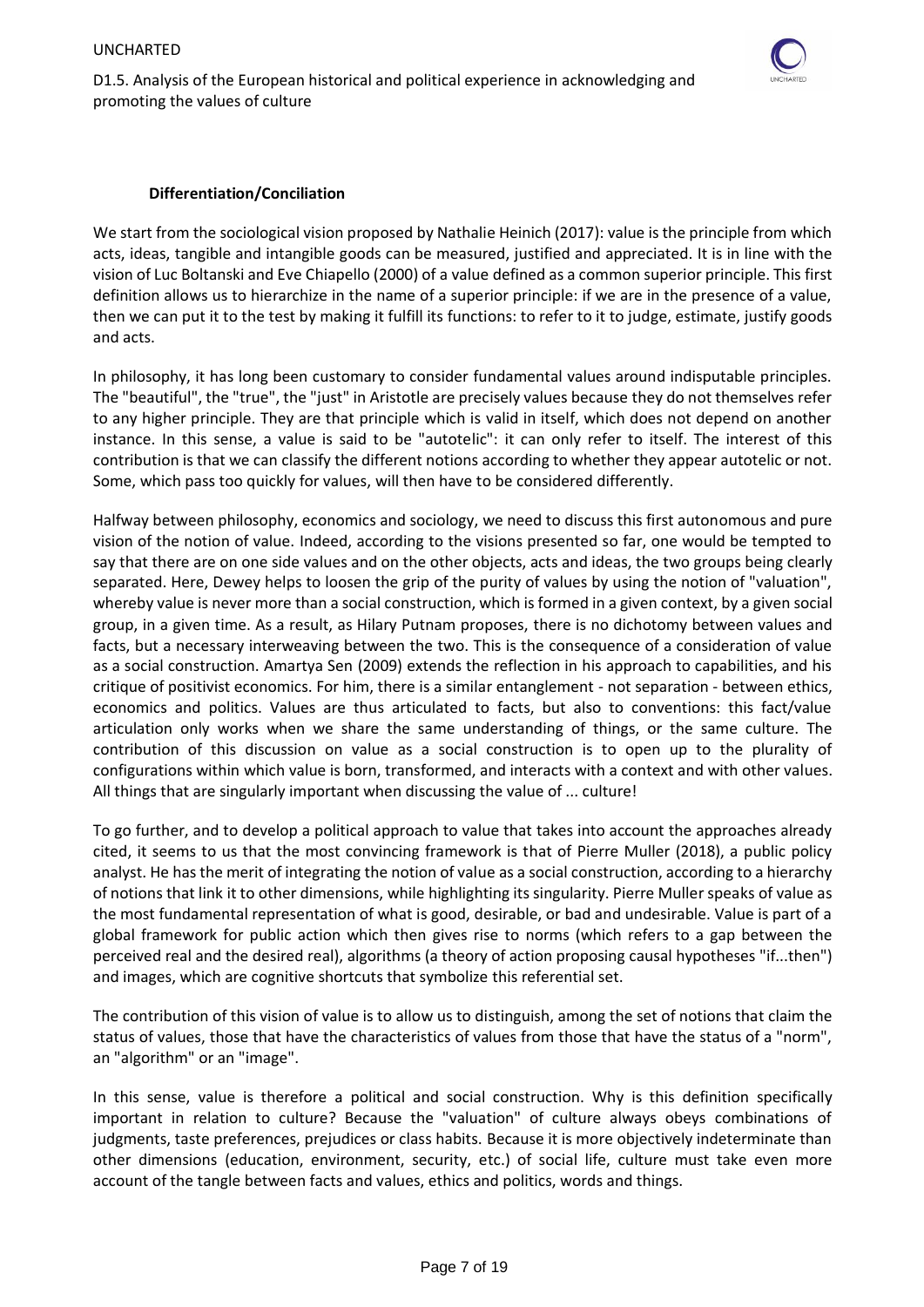

It is with this vision of "values" that we will now examine the cloud of words that represents, in a nonexhaustive way, the values of culture, in order to arrive at a reduction to five fundamental values, both singular and related.

# <span id="page-8-0"></span>**2. FROM THE CATALOG OF CULTURAL VALUES TO THE FIVE FINGERS OF VALUATION**

Our survey on assigning value to culture confronts us with an extremely broad list of notions. Even if we reduce the list by bringing together terms that are roughly synonymous, we still end up with more than thirty terms. We thus fall into the catalog syndrome, described above.

A radical way of simplifying the analysis would be to oppose two major "valuations" of culture: intrinsic and extrinsic, consecutive to each other. The first defends the idea that culture is in itself "the" value, justified by itself, autotelic. What is sometimes called "art for art's sake" derives from this conception which, historically, would have been the first to appear. The changes affecting the value of culture would then have consisted in giving culture a value deduced from the importance that is given to it on other levels: its educational, social, economic, environmental capacity. We do not believe in this dichotomy. Behind the self-telling of culture, there are always processes of social, political construction of value that question the idea – or the chimera - of the independence of art (Négrier, 2020). And if the processes of extrinsic valuation of culture can be analyzed (we will do so in the second part), they do not allow us to define, in themselves, sufficiently operative reference values.

For this reason, we propose to retain from our synthetic review of the literature five fundamental values of culture that we envisage as five fingers, fingers that weigh more or less, but always connected in the combination of one hand.

These five values are: aesthetics, democracy, economy, identity, well-being.

These are "autotelic values", comprising sub-values, but also objectives and norms. In the figure below, repetitions and synonyms reflect the nuances and diversity of the values advocated by cultural policies. The grouping choice is a provisional proposal. Categories are not mutually exclusive and some issues remain, such as the choice of the term "democracy" rather than "politics", or the presence of certain values in all categories.

The fieldwork on the valuation of cultural participation (WP2) will allow us to compare the values experienced by the participants in their cultural practices with the values expected by cultural policies, and to reveal conflicts and tensions between values (some of which are developed in the following section). Thus, this scheme is bound to evolve in order to become richer and more representative of valuation dynamics.

# **Figure: Values assigned to culture by cultural policies - classification proposal**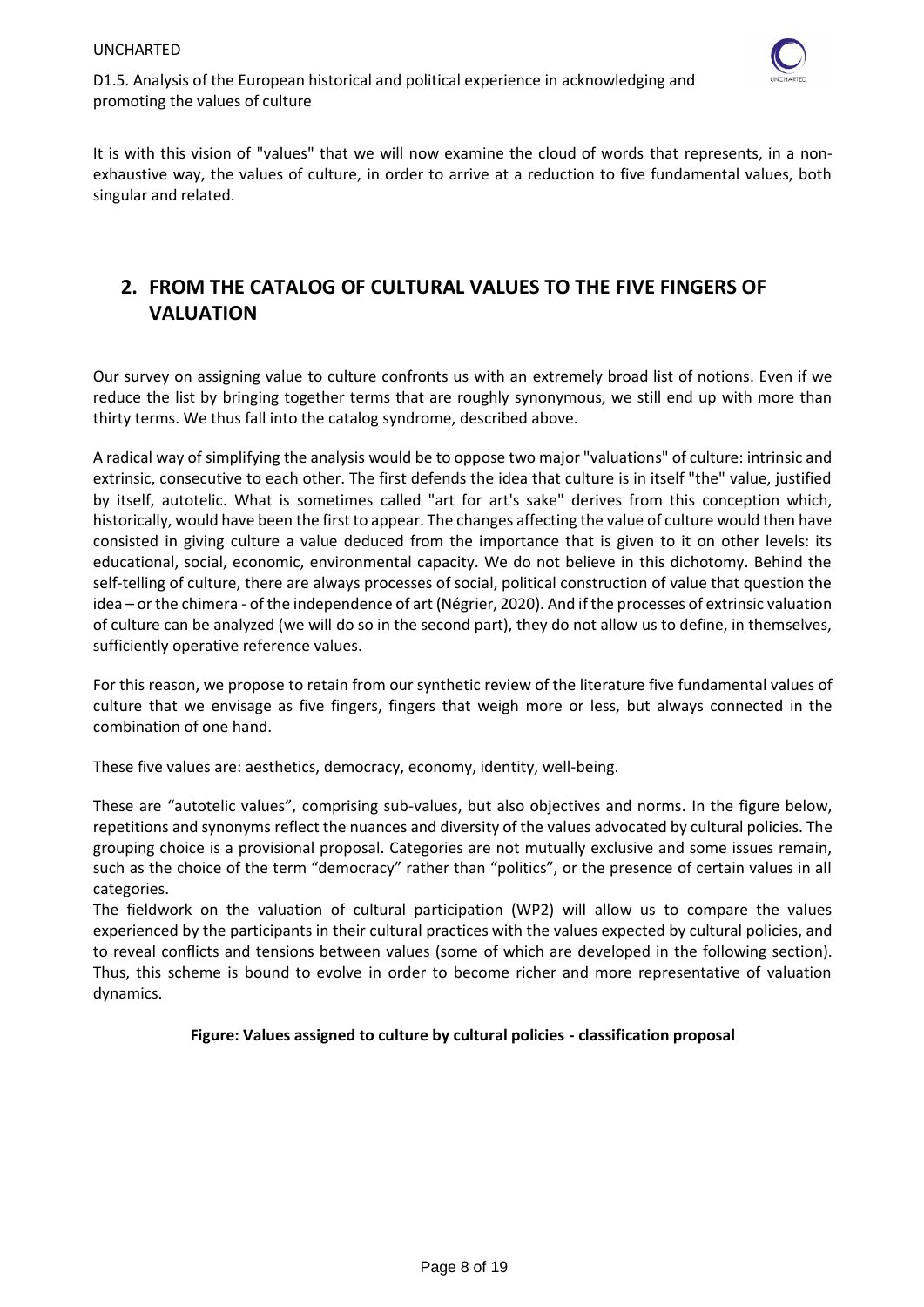

D1.5. Analysis of the European historical and political experience in acknowledging and promoting the values of culture



*Legend: The words in white and in color are present in several groups of values*

Each of these values implies an internal debate of a hermeneutical (what meaning should be given to democracy, aesthetics, etc.), normative (what is the positive and negative part of these values?), political (what objectives and instruments should be implemented to achieve them?) type. This is what we will see in the second part, working more specifically on three particular issues: the trajectory of heritage "valuation"; the different values of democracy in cultural policies; and the meeting between culture and the sustainable development norm. It is three dimensions of these combinations and internal debates that form and actualize the value of culture.

# <span id="page-9-0"></span>**3. THE DYNAMICS OF VALUATION**

Which socio-historical dynamics transform the values attributed to culture by cultural policies? The definition of "values" is neither stable nor unambiguous: starting from an asserted "value", a set of subvalues can be in conflict. The emergence and evolution of dominant values is affected by particular historical configurations - sets of ideas, institutions and actors. We will try to illustrate these dynamics of valuation evolution through three examples: democratic (3.1.), cultural heritage (3.2.) and sustainable development (3.3). values.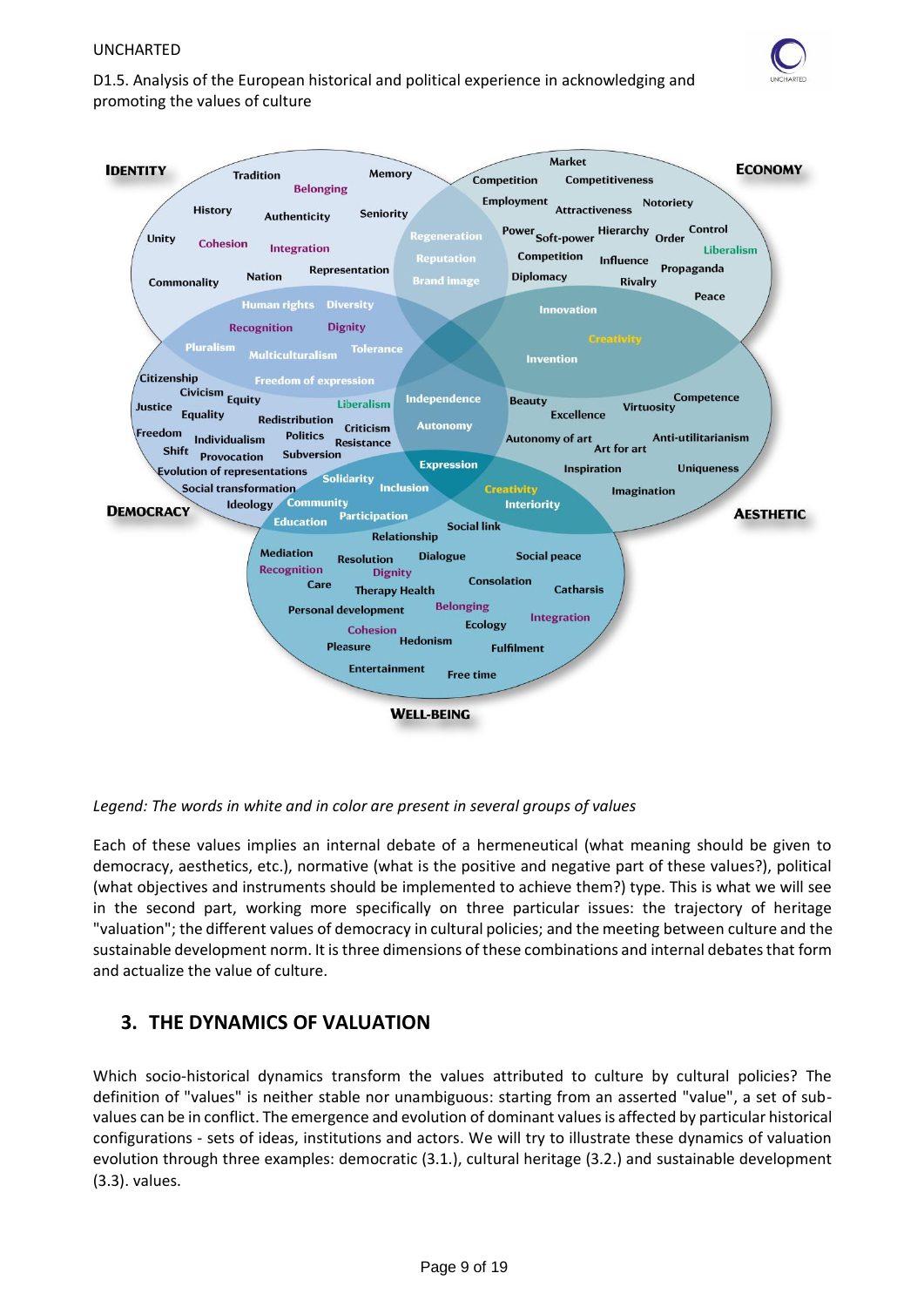

# **3.1. The values of "democracy" in European cultural policies**

# <span id="page-10-0"></span>**3.1.1. Democratic values in conflict**

The term "democracy" originally referred to a political system in which all citizens participate in political decisions. In the history of European cultural policies, this principle is linked to values that are supposed to be contingent, but are often in contradictory.

# *Cultural Democratization VS Cultural Democracy, elitism VS relativism?*

Within cultural policies, democracy is mainly mobilized as a democratization of "culture", art pieces and artistic practices; a conception linked to the values of equality, civilization, education, fulfillment, emancipation or civism. Confronted with this majority conception, the competing conception of "cultural democracy" does not advocate an equal access to "The culture", but rather to knowledges, expressions and representations of all cultures, through the recognition of cultural rights – a paradigm whose democratic values include recognition, dignity, diversity, pluralism, and citizen participation through "bottom up" policies.

Cultural democratization is accused of elitism, by imposing a cultural hierarchy produced by a dominant group. Conversely, cultural democracy is accused of relativism, by implying an equal legitimacy of a plurality of values and references. This debate cuts across cultural policies: is democracy promoting "the rule of ignorance" or favoring collective intelligence by adding up the "share of excellence" of each citizen? If democracy is a principle that "does not tolerate any power based on the qualities of those who govern" (Rancière, 2005), therefore it is incompatible with the reign of expertise over the definition of legitimate aesthetics.

# *Autonomy, representation and participation*

Democracy can also imply values of freedom of expression and artistic independence. The autonomy of art would be an indicator of a democratic society, and symbolic revolutions would not have been possible without the autonomy of the artistic field. These statements gave rise to the "arm's length" principle, which implies that neither politicians nor public servants are directly involved in subsidy allocation, delegated to independent peer groups. But this "autonomy" can be that of a non-representative and dominant subsector of the society, that can promote cultural values tied to its tastes and interests. Thus, the value of independence can, in the name of democracy, produce anti-democratic values.

Representative democracy principles can suffer from the same risk of non-representativeness, depending on the degrees of concentration of power and the place given to citizensin the decision-making. In response to these risks, cultural policies may also rely on direct democracy modalities - through "participation" mechanisms, that could be described as a "deliberative democracy through value clarification" (Gray, 2012), or through policies that aim at "empowerment" and autonomy of socially dominated people.

# **3.1.2. Emergence and transformation dynamics**

# *Socio-historical and ideological contexts*

The dynamics of democracy's valorizations through cultural policies depends on the socio-historical contexts: evolutions of the relationship between artists and political power; constitution of the nation-state and processes of centralization or local autonomy; posture of the state towards cultural minorities; moral principles from majority religions; prolonged periods of dictatorship; former membership of the USSR;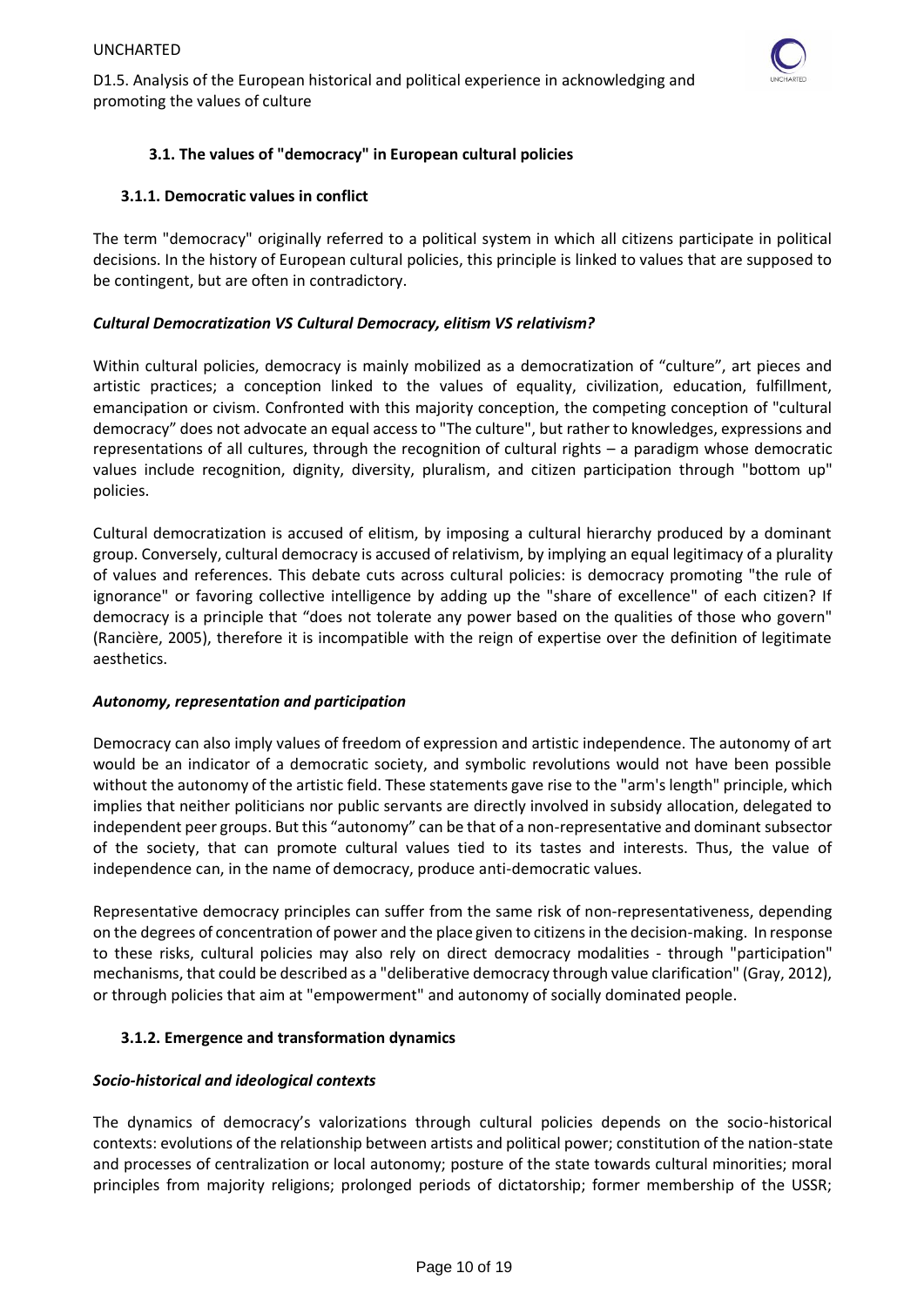

D1.5. Analysis of the European historical and political experience in acknowledging and promoting the values of culture

former colonizing or colonized countries; historical strength of movements militating for democracy; changes in the ideologies carried by political parties and governments; etc.

As an example, the British state's reluctance to patronize the arts might be explained by a Protestant tradition, which valued a private consumption at the expense of the public sphere, whereas in France, the royal patronage was republicanized and consolidated by the Revolution and its Jacobinism, perpetuating a tradition of interventionism and centralism. In both countries, a "managerial" or "pragmatic" turn took place during the 80's and 90's, favoring economy and attractiveness over social transformation and local democracy. Both countries also gradually opened cultural policies to more diversity; but if they were both colonizing powers, UK valued multiculturalism, whereas France advocated universalism, distrustful of the recognition of minority cultural identities.

In conflicts over the values of democracy, ideological and theorical references have an influence. If cultural democratization is partly based on the universalist philosophy of the Enlightenment, valuing the reign of "reason", cultural democracy is partly impregnated by Postmodernism or Deconstructionism, Cultural Studies, Postcolonial Studies and Gender Studies, which have nourished criticisms of an ethnocentric and unequal cultural democratization, universalizing the particular position of dominant social groups.

### *Field dynamics: coalition of interests and international influences*

Conflicts between values can be read as power conflicts over the definition of reference values within the field of cultural policies. The conflicts put in opposition the dominant actors (institutional position, legitimacy, symbolic capital), with an interest in the status quo, and the dominated actors, with an interest in subverting the reference values. For example, the actors involved in popular education or artistic sectors with illegitimate aesthetics have often criticized the principle of excellence carried by democratization.

More globally, an "advocacy coalition framework" was gradually formed in favor of cultural democracy, at the regional, national or international level, including not only professionals, but also philosophers, elected officials and political activists. Some of this coalition's demands have also been legitimized by international organizations through their production of normative frameworks and conceptualizations (European Cultural Convention, UNESCO Convention...), which influence the definition of the values, such as the UNESCO definition of culture, used as a reference for cultural rights. However, most of these international law texts don't produce any effectiveness legally. The European Union influence is more direct, via financial support programs (Creative Europe, European Capitals of Culture, European Social Fund...), which are accompanied by evaluation criteria, information systems, training, and produce a common vocabulary, giving legitimacy to certain democratic values (i.e. "citizen engagement", "participation"…).

The weak integration of cultural democracy's values in cultural policies is partly explained by the weakness of its promoters, remaining dominated in the field. Moreover, this coalition faced resistances from most of the professional organizations, based on competing values, guaranteeing the sustainability of their position in the field: competence, professionalism, expertise, independence.

Since the 2000s, however, the crisis of cultural democratization and the increase in citizens' mistrust of their political representatives contributed to the rise in importance of the issues of "participation" and "diversity". Thus, it seems that cultural policies are 'forced' to adopt a new reading of democracy in order to ensure their legitimacy.

### **3.2. Cultural heritage**

<span id="page-11-0"></span>Cultural heritage has become an essential concept of contemporary identity formations and, consequently, for the related value-systems too. The history of cultural heritage shows well the paradigm shifts connected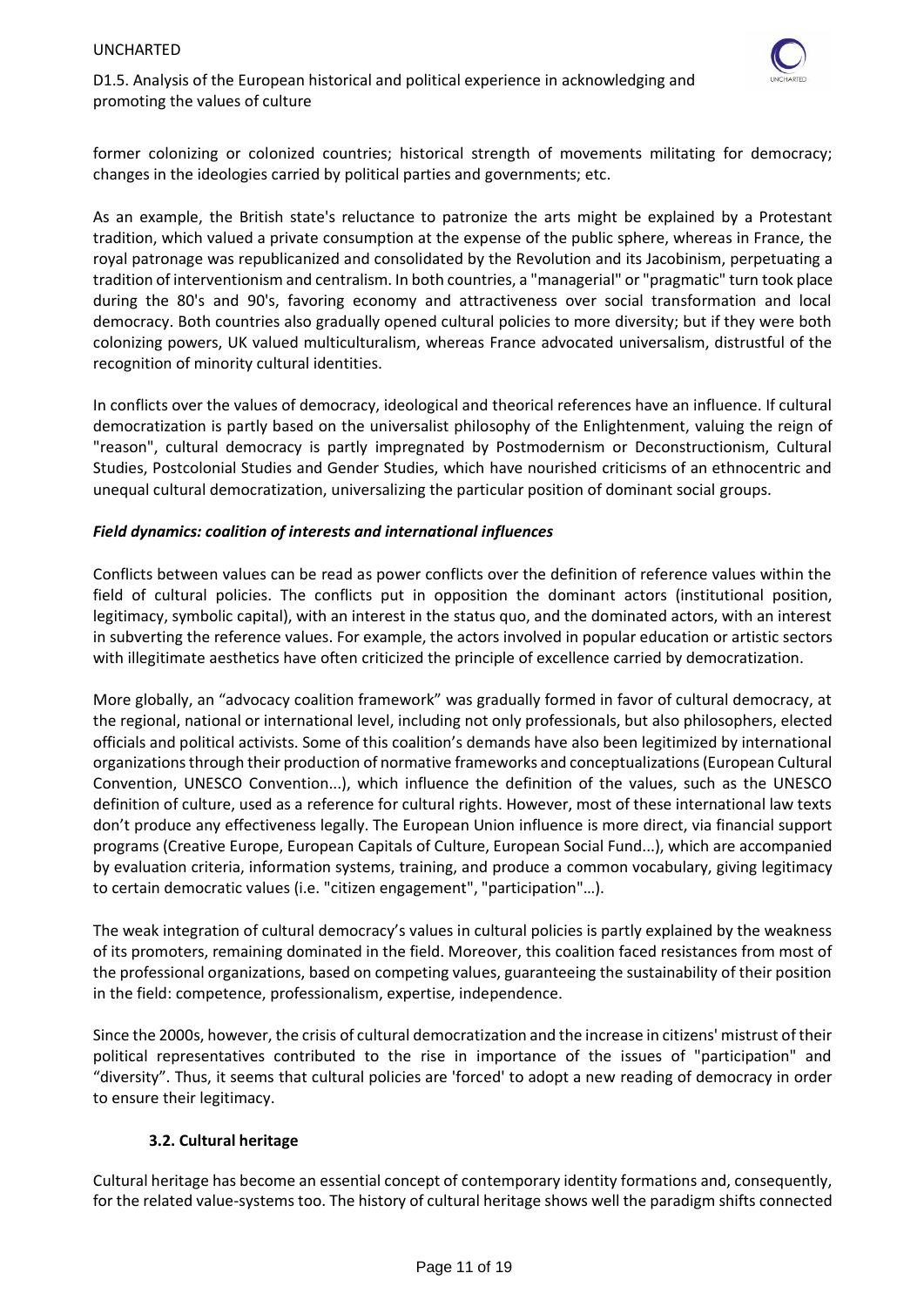

D1.5. Analysis of the European historical and political experience in acknowledging and promoting the values of culture

to the continuous expansion of the field of cultural heritage. The three major shifts, or rather, expansions of the concept of heritage do not only offer an analytical interpretation for its history, but also shows why it became omnipresent. This concept is not replacing but integrating previous developments due to its flexibility. The current regime corresponds to the renewed institutionalisation of cultural heritage characterised by its expansion in terms of concepts, significance and number of heritage sites and elements. From the point of view of universal standardization, the fundamental instrument of this regime is the Convention for the Safeguarding of the Intangible Cultural Heritage (Unesco, 2003), whereas in the European context, the current break-through towards a holistic standardization begins with the European Landscape Convention (2000) and the Faro Convention (2005), which are essential instruments to develop Europe's own heritage concept to offer an alternative instrumental norm in comparison to those, which were developed by UNESCO. In the 2010s, a greater recognition of the importance of cultural heritage and the policy shift at the EU level became evident, and this accelerated interest culminated around the 2018 European Year of Cultural Heritage. It is still growing further, since heritage is a key concept in the Horizon Europe Work Programme.

## **3.2.1. The complexity of current cultural heritage and the conflict of values**

The integrating nature of the two-century-long development of cultural heritage resulted in numerous hidden and not so hidden conflicts of interpretations related to the five values that we selected to analyse. These conflicts can be revealed through the interrelated concepts of *cultural heritage agency* and the *levels of cultural heritage*. The former implies the fact that current cultural heritage is created and interpreted by a growing number of social actors from a great variety of provenances (from monument experts through local actors to cultural tourists). The latter shows it is a widely used concept to describe identity and belonging from local levels up to universal ones (local, urban, national, European, world heritage) as if there were no or not insurmountable conflicts between these interpretations. The interaction between the levels of cultural heritage building shows that the agency of heritage institutions and groups is essential in the realisation of heritage values and norms. The cultural heritage agency can be examined in a matrix, which is determined by the three regimes of cultural heritage and by the multiple levels of heritage interpretations ranging from universal to local.

# **3.2.2. The fields of conflicting values in the construction of current cultural heritage**

Identity constructions always have a *temporality,* which can enter easily in conflict if they are simultaneously History-based, i.e. construct themselves as a result of a rupture in time and Heritage-based, i.e. regards themselves in a solid (, but often threatened) continuity. Cultural heritage acts as an indicator of the deconstructive tendencies of the modern perception of time by integrating the tradition of monument conservation, which is antimodernist in its theory and modernist in its practice, with presentist concepts in order to avoid further loss and catastrophes, under the banner of sustainability or to prepare the survival of heritage communities under the label of resilience.

Identity constructions always have a *territoriality* too. Currently, sites and zones are often coupled with more anthropological denominations as the identity-bearing 'place' and the 'cultural or urban landscape' determined by social regard and use. Heritage is exhibited by its community, which needs a stage to perform the related intangible activities. In the politicized and ideological conflict between 'localists' and 'globalists', any identity formation necessitates heritage places of designations, symbols and rituals. Every level of heritage-building needs to anchor itself through heritage places, which localize and acknowledge its *hautlieux* and the related values.

Heritage temporalities and territories are determined and used by communities, which are often labelled as heritage communities. These communities are supposed to define their heritage and its territory more autonomously. Due to economic reasons, however, a double expectation is imposed onto the local community: they are expected to ensure inner transmission of heritage and to exhibit themselves to the external gaze (cultural tourists, etc.), which turns their heritage into products. Ideally, the recognition of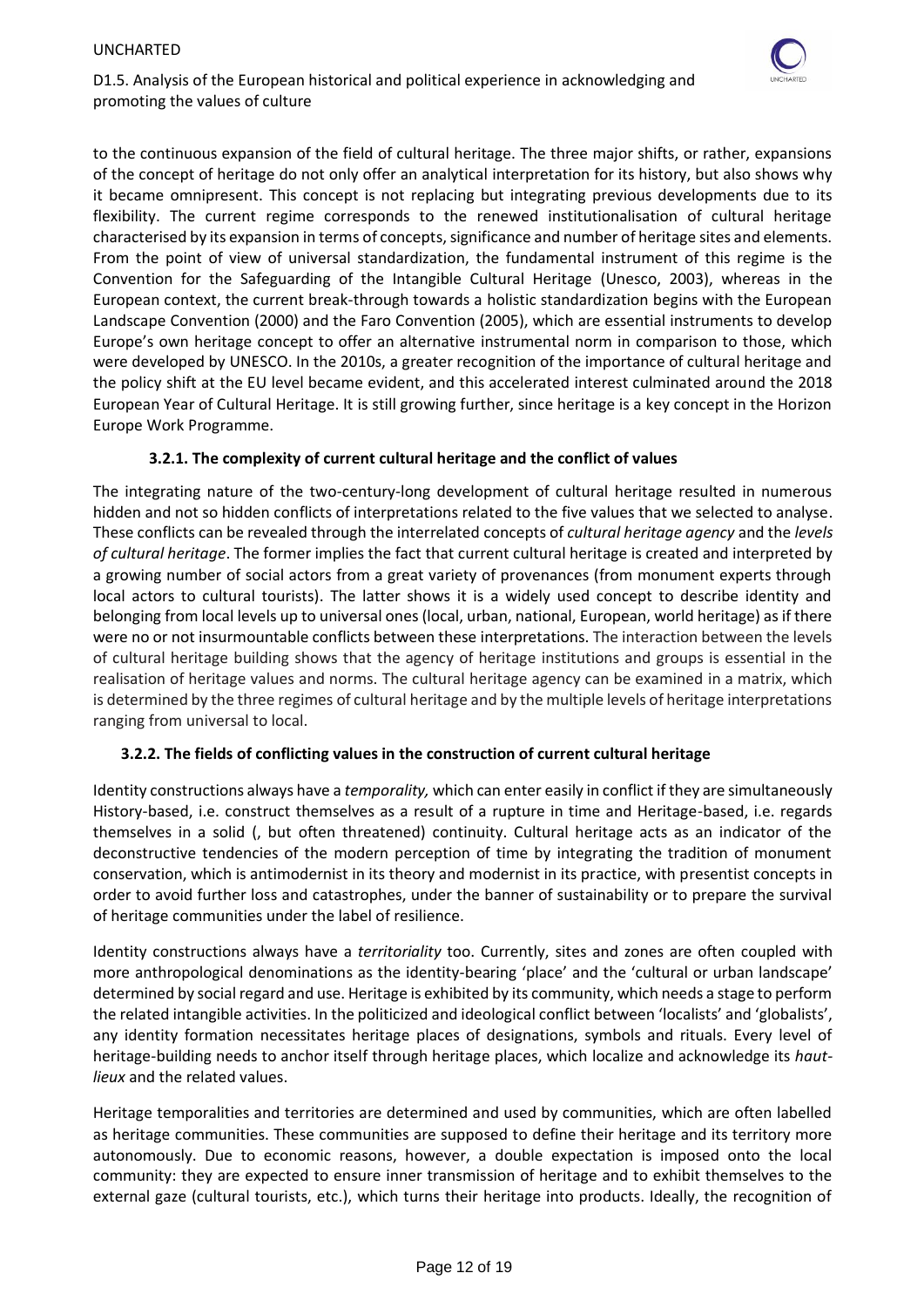

D1.5. Analysis of the European historical and political experience in acknowledging and promoting the values of culture

local cultural heritage can engender democratization and integration, but it can also bear a non-critical use of the past in a society with authoritarian reflexes. Since the conceptual expansion and institutionalisation of heritage did not always adhere to the critical standards of social sciences and humanities, current populist and xenophobic identity formations may apply it to avoid scientific control and the reflective interpretations of the past.

\*\*\*

The short analysis of current cultural heritage shows that its integrative nature and its essential role in identity constructions bear a great number of inherent conflicts of values, which are blurred behind its seeming neutrality. Current heritage can incorporate authenticity-based and highly selective monument protection with popular/populist reconstructions (aesthetic values) as an expression of co-habiting values related to different levels of heritage/identity-building. Similarly, it is simultaneously used as a reference for cultural diversity and social/cultural integration and emancipation as well as for populist discrimination (democratic values). As the institutionalized form of culture, cultural heritage acts as the first pillar of sustainable development concurrently preserving traditional economic activities and promoting cultural industries and big scale tourism. Based on its holistic nature (including natural heritage that is the environment), culture heritage became essential for the well-being of human communities, as it is stated in the *Convention on the Diversity of Cultural Expressions*: "cultural diversity is as necessary for humankind as biodiversity for nature."

## **3.3. When Culture meets Sustainable Development**

<span id="page-13-0"></span>"Sustainable development" is usually defined as "development that meets the needs of the present without compromising the ability of future generations to meet their own needs" (WCED, 1987). It is sometimes understood in the narrow sense of ecologically sustainable development (ESD), sometimes in the broad sense of sustainable development. This latter meaning puts on the same level three pillars: ecological, social and economic. It is therefore less a value, than a concept, even a norm, based on the dialogue of values. Since the end of the 20th century, the interactions between culture and the two meanings of this concept have contributed to the evolution of cultural values (for a typology of these interactions, see Soini, Birkeland, 2014).

### **3.3.1. Ecologically sustainable development and the changes in the values of culture**

The spread of the ESD concept can be seen as a significant explanatory factor for contemporary changes in the values of culture. Since the 2000s, cultural actors (artists, cities…) have been multiplying initiatives to change the practices and representations of professionals in the sector in favour of ESD.

Taking a step towards ESD is partly a matter of valuing culture for itself and renewing the sources of creativity and inspiration (Blanc, Ramos, 2010; Auclair, 2011; Ardenne, 2018). But the actors are also encouraged to conform freely (on this notion, see the work of R. Epstein [2012]) to the wish expressed by other actors (associations, cities, Ministry of Culture, etc.) to act in favour of sustainable development. This can be seen, for example, in the setting up of awards, labels, calls for projects or the promotion of good practices (Hartley, 2009) and norms (ISO 26000 and ISO 20121). The actors are valued by their peers, spectators and public authorities if they take a step towards ecology and sustainability, shows civicmindedness and sobriety, and reconnects with the territories.

However, the growing discourse on sustainable development is putting the values of ecology, sustainability and sobriety in competition with other values such as the economy, cultural diversity, intercultural dialogue and aesthetic. Since the 1980s in Europe, the value of culture has regularly been judged in terms of the economic wealth it is able to produce (Vestheim, 1994; Colin, 1995; Gioli, 2011; Losseley, 2011). In the field of live music, for example, the number and internationalisation of tours are valued. The circulation of artists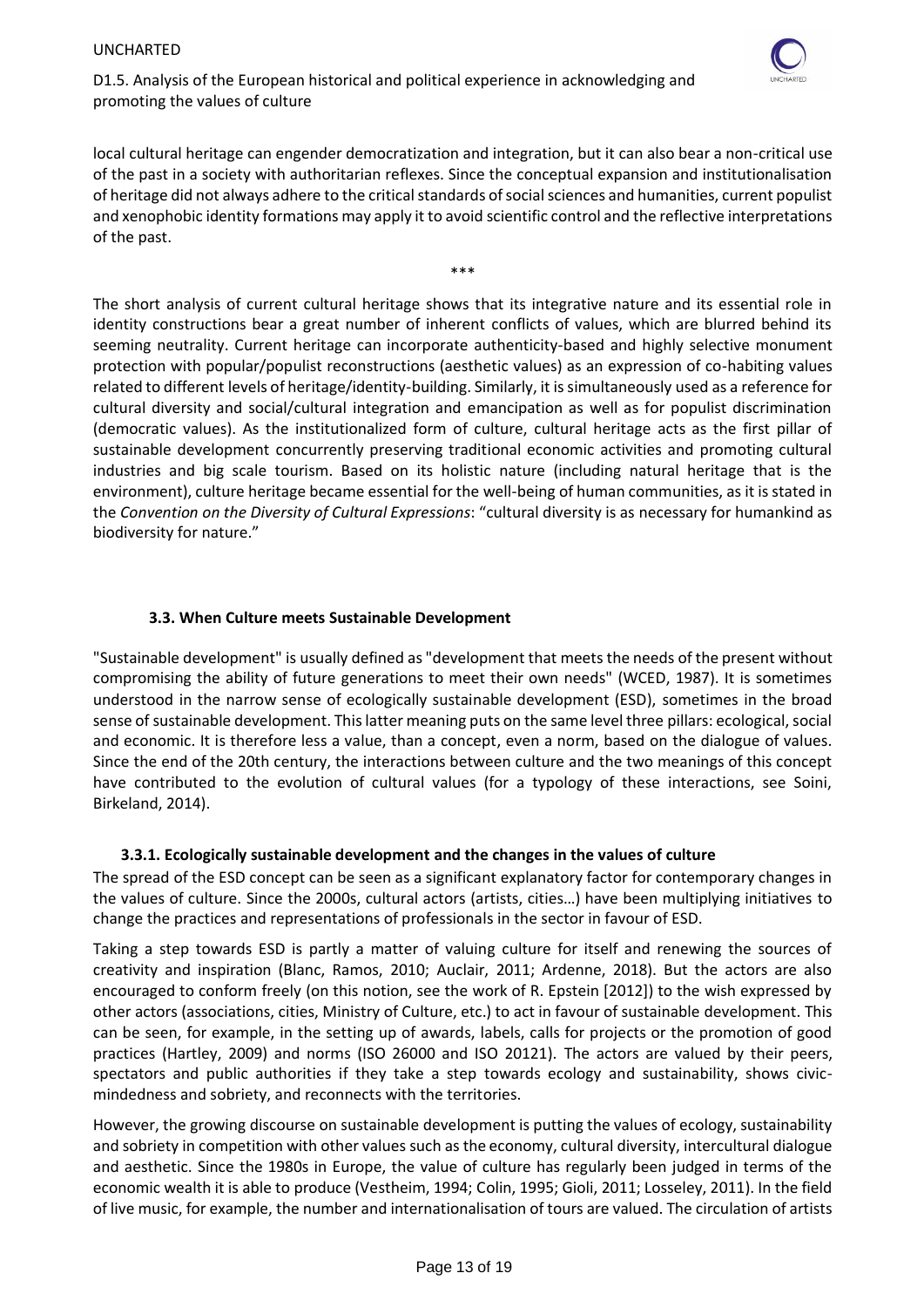

and works, which is a source of greenhouse gas emissions, is also seen as a means for UNESCO and the European Union (cf. the Europe Creative programme) to strengthen cultural diversity and intercultural dialogue in order to fight against the phenomena of closure and withdrawal. Besides, the dissemination of the concept of ESD in the cultural sphere is reactivating the debate on the usefulness of art. Does a creative ethical work have more value than a merely aesthetic one?

Nevertheless, ESD conveys values that do not replace other a priori competing values, but rather add to them and probably, in the long run, articulate with them to make them mutually compatible.

## **3.3.2. The introduction of culture in sustainable development**

At the same time, actors are seeking to introduce culture into sustainable development. They are doing so in two ways. First, by trying to get culture recognised as the 4th pillar of sustainable development alongside the environment, the economy and social issues, thus highlighting the value of diversity. Secondly, by activating its mediating function in order to relay environmental concerns and raise public awareness, which confirms the political value of art.

With the end of the Cold War and the trend towards the international spread of a single cultural model, the World Commission on Culture and Development (WCCD) is committed to the protection of cultural diversity. It wishes to "affirm the right of each people to pursue different paths of development" (p. 10). The work carried out by UNESCO (UNESCO, 1998; 2000; 2001; 2005) and the "Culture" Committee of the United Cities and Local Governments (UCLG) contribute significantly to highlighting cultural diversity as a value worth defending. Hitherto considered as a brake on development, an obstacle to modernity, progress and democracy, cultural diversity is now presented as a resource for development (Pascual, Meyer-Bisch, 2012).

Culture also interferes in ESD by playing its mediating function. The Earth Art movement in the United States at the end of the 1960s was a precursor movement (Clavel, 2012). Since then, eco-artistic mediation has crossed the Atlantic and has had some success in Europe (see e.g. the "Ice Watch" project of Olafur Eliasson). Eco-artistic mediation is of interest to public entities, nature conservation organisations (Curtis, 2011) or biosphere reserves (Marks et al., 2017) which use art as a means of educating and raising awareness. Environmental art extended, in other forms, the political value of art by placing ecology at the centre alongside the values of truth, education, criticism, civics and education. However, committed art is very often reclaimed by public authorities to enhance the value of a territory and improve its attractiveness (see for example Grondeau, Pondaven, 2018).

Finally, the spread of the concept of sustainable development in Europe has had a significant influence on the evolution of the balance of power between the competing values of culture. Cultural diversity, for example, is, on the one hand, extraordinarily valued by actors. On the other hand, the encouragement of diversity seems contradictory, at first sight, with the deployment of eco-responsible practices in the cultural sector, particularly when these affect the international mobility of artists.

\*\*\*

# <span id="page-14-0"></span>**4. CONCLUSION**

Cultural policies in Europe have, over the years, assigned many values to culture. In this paper, we have tried to take into account only the values of culture (diversity, democracy...), which are revealed by their autotelic character. We have set aside the roles that politicians wish to give to it (mediation, social transformation...). We have gathered these values into five categories, non-exclusive and not strictly impermeable: democracy, well-being, identity, aesthetics and economy. Only one of these, aesthetics, brings together so-called 'intrinsic' values, to which traditional cultural policies generally refer. On the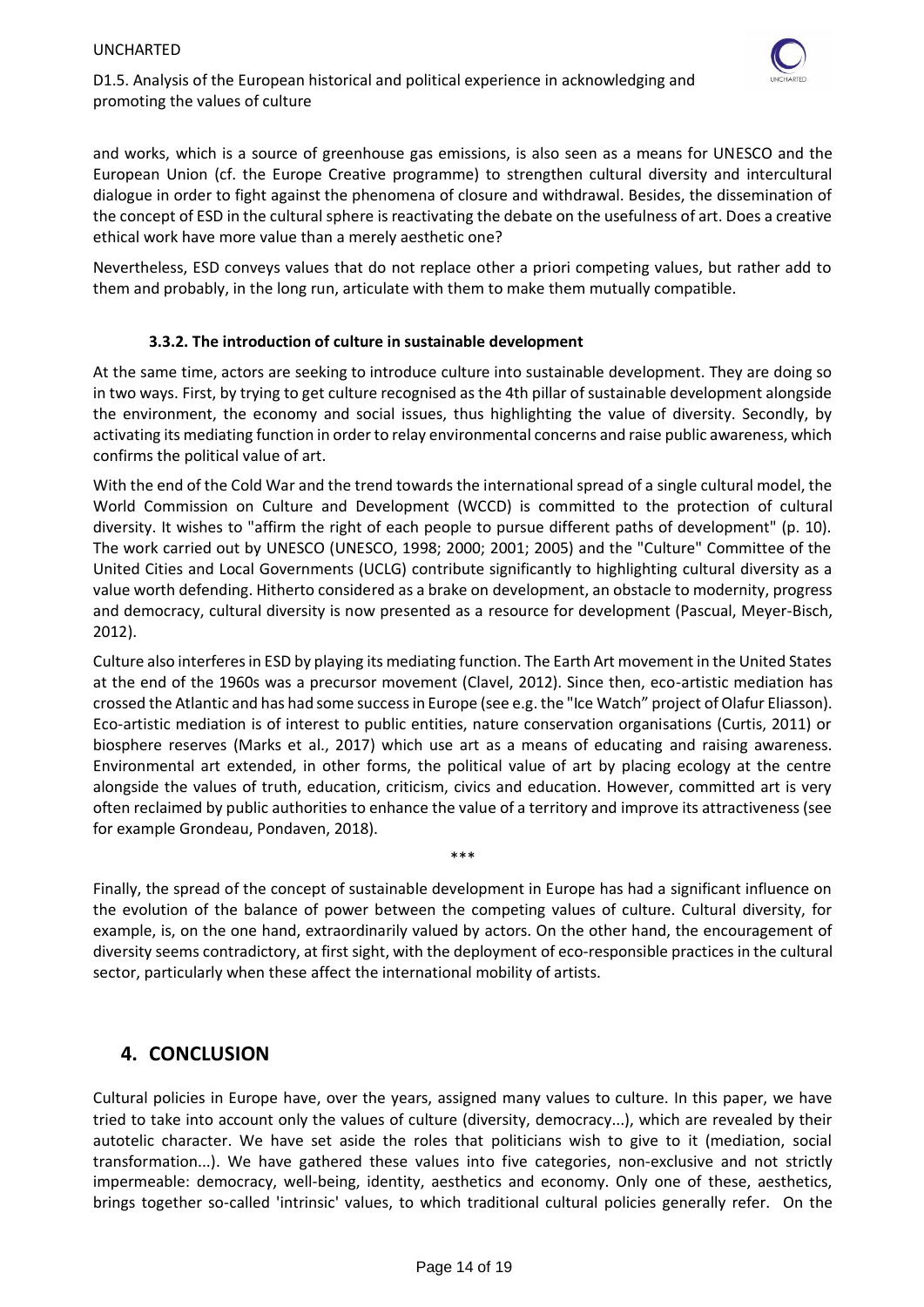

contrary, contemporary debates on the values of culture increasingly refer to the other four categories of values.

Values are in movement as a result of the changing balance of power in the national and international fields of cultural policy. Moreover, the cultural field is impacted by the penetration into the field of ideologies, concepts and struggles from other fields (e.g. the crisis of representative democracies, sustainable development, feminism, debates on migration and national identity, populism, etc.).

Over the recent period, there has been a growing emphasis on values that were already present in the 20th century (ecology, diversity, etc.), but which were previously marginal. These values do not replace the preexisting dominant values. The logic is more cumulative: depending on the sector, some formerly marginal values become dominant, while previously dominant values continue to exist.

Sometimes these values can coexist or mutually nourish each other, as in the case of ecology and aesthetics. They sometimes prove to be irremediably antagonistic. This is the case, for example, with democratisation through excellence and cultural democracy. Cultural policies should therefore not ignore these contradictions, but seek the right articulation between the different values of culture.

# <span id="page-15-0"></span>**5. REFERENCES**

Abélès, M. (1996). La Communauté européenne : Une perspective anthropologique. *Social Anthropology*, *4*(1), 33–45. <https://doi.org/10.1111/j.1469-8676.1996.tb00312.x>

Ardenne P., 2018, *Un art écologique. Création plasticienne et anthropocène*, Bruxelles, Le Bord de l'eau. Aristotle, 2012, *Politics*, Cambridge, Massachusetts: Focus.

Auclair E., 2011, « Revenir vers les habitants, revenir sur les territoires », *Développement durable et territoire*, vol. 2, n° 2.

Balansinski J., 2006, « Boycott : les comédiens face à l'état de guerre de 1981 en Pologne », *in* L. Mathieu, J. Balansinski (dir.), *Art et contestation*, PUR, p. 87-101.

Becker, H. S., 1982, *Art Worlds*, Berkeley: University of California Press.

Behr A., Brennan M., Cloonan M., 2016, "Cultural value and cultural policy: some evidence from the world of live music", IJCP.

Bendix, R., Peselmann, A., & Eggert, A. (2017). *Heritage Regimes and the State*. Göttingen: Universitätsverlag Göttingen.

Blanc N., Ramos J., 2010, *Ecoplasties, art et environnement*, Manuella Editions.

Blomgren, R., 2012, "Autonomy or democratic cultural policy: that is the question", *International Journal of Cultural Policy*, Vol. 18 Issue 5.

Boltanski L., Chiapello E., 1999, *Le nouvel esprit du capitalisme*, Paris, Gallimard.

Boltanski L., Thévenot L., 1991, *De la justification. Les économies de la grandeur*, Paris: Gallimard.

Bonet, L., Négrier, E., 2011, « The End(s) of National Cultures? Cultural Policy in the Face of Diversity », *International Journal of Cultural Policy*, vol.17, n°1, p.1-16.

Bonet, L. Calvano, G. Carnelli, L., Dupin-Meynard, F. and Négrier, E. (Eds.), 2018, *Be SpectACTive! Challenging Participation in Performing Arts.* Editoria & Spettacolo.

Bourdieu, P., 1992, *Les règles de l'art*, Paris: Seuil.

[Bustamante,](https://www.cairn.info/publications-de-Mauricio-Bustamante--133460.htm) M., 2015, « Les politiques culturelles dans le monde, Comparaisons et circulations de modèles nationaux d'action culturelle dans les années 1980 », *[Actes de la recherche en sciences sociales](https://www.cairn.info/revue-actes-de-la-recherche-en-sciences-sociales.htm)* [2015/1-2 \(N° 206-207\).](https://www.cairn.info/revue-actes-de-la-recherche-en-sciences-sociales-2015-1.htm)

Chambers, S., 2003, "Deliberative democratic theory", *Annual review of political science*, 6: 307–326. Clavel, Joanne. « L'art écologique : une forme de médiation des sciences de la conservation ? », *Natures*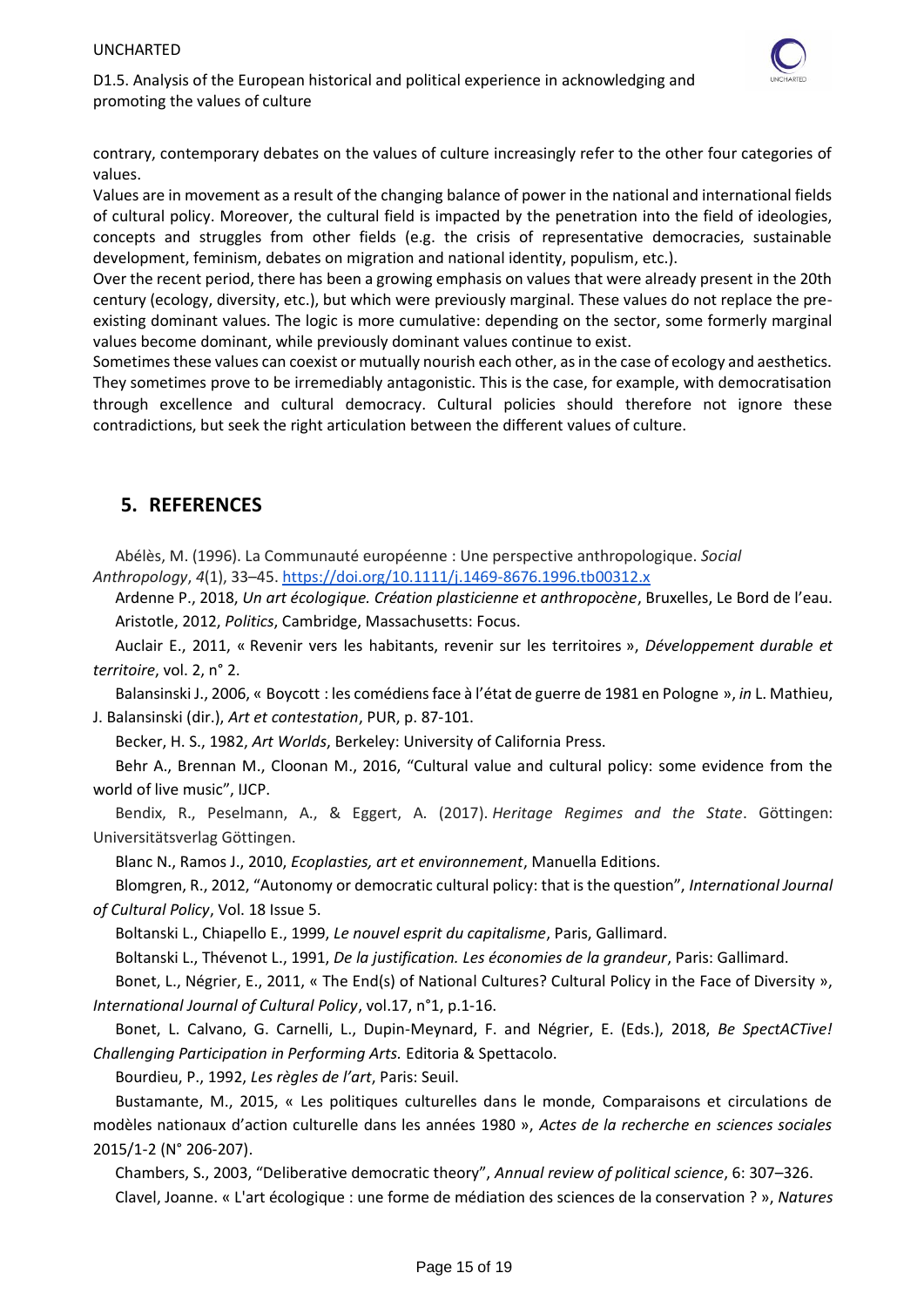

*Sciences Sociétés*, vol. vol. 20, no. 4, 2012, pp. 437-447.

Colin, M., 1995, « L'émergence d'un nouveau discours sur la culture, à travers l'évolution d'une municipalité de gauche dans la décennie 1980 », in Poirrier, P. (Ed.), *Jalons pour l'histoire des politiques culturelles locales*, Ministère de la culture, Comité d'histoire.

Culture2030Goal campaign (2019), "Culture in the Implementation of the 2030 Agenda". Published in Barcelona, Paris, Harare, Sydney, Montreal, The Hague and Brussels, in the frame of the first UN SDG Summit taking place on 24-25 September 2019.

Curtis J. D., 2011, « Using the Arts to Raise Awareness and Communicate Environmental Information in the Extension Context", *The Journal of Agricultural Education and Extension. Competence for Rural Innovation and Transformation*, vol. 17, n° 2.

[Cusset,](https://fr.wikipedia.org/wiki/Fran%C3%A7ois_Cusset) F., 2003, *French Theory : Foucault, Derrida, Deleuze, & Cie et les mutations de la vie intellectuelle aux États-Unis*, Paris: La Découverte.

Dewey, J., 1944, « Some Questions About Value », *The Journal of Philosophy*, Volume 41, Issue 17, p. 449-455.

Dubois, V., 1999, La *politique culturelle*. Genèse d'une catégorie d'intervention publique, Paris: Belin.

Dubois, V., 1995, « Pour la culture et contre l'Etat ? La Fédération nationale des centres culturels communaux au début des années 60 », in Poirrier, P. (Ed.), *Jalons pour l'histoire des politiques culturelles locales*, Ministère de la culture, Comité d'histoire.

Dufournet, Hélène, et al. « Art et politique sous le regard des sciences sociales. (introduction) », *Terrains & travaux*, vol. 13, no. 2, 2007, p. 3-12.

Dupin-Meynard, F., Négrier, E. (Eds.), 2020, *Cultural policies in Europe: a participatory Turn?*, Editions de l'Attribut.

Dworkin, G., 1995, "Autonomy", In Goodin, R. E. and Pettit, P. (Eds.), *A companion to contemporary political philosophy*, Oxford: Blackwell.

Epstein R., 2012, « De la différenciation territoriale à la libre conformation », dans *L'action publique dans tous ses états. Différenciation et standardisation*, Paris, L'Harmattan.

Elias, N., 1978, *What is Sociology*, New York : Columbia University Press.

Gioli A., 2011, « La politique culturelle de l'Italie », *in* Poirrier, *Pour une histoire des politiques culturelles dans le monde (1945-2011)*, La documentation française.

Giraud B., « Zebda : La réinvention des pratiques musicales en mode d'engagement politique critique », *in* L. Mathieu, J. Balansinski (dir.), *Art et contestation*, PUR, p. 29-45.

Greffe, X., 2010, « L'économie de la culture est-elle particulière ? », *Revue d'économie politique*, n°120, p. 1-34.

Grondeau A., Pondaven F., 2018, « Le *street art*, outil de valorisation territoriale et touristique : l'exemple de la Galeria de Arte Urbana de Lisbonne », *EchoGéo (44)*.

Hartley, J., 2009, 'Arts and ecological sustainability', D'Art Topics in Arts Policy, No. 34, International Federation of Arts Councils and Culture Agencies - IFACCA, Sydney. Rapport.

Hartog, F. (2015). *Regimes of Historicity: Presentism and Experiences of Time*. New York Chichester, West Sussex: Columbia University Press. [https://doi.org/10.7312/hart16376H](https://doi.org/10.7312/hart16376)eimendinger N., Riou G., 2018, « Instrumentalisations de l'art », *Marges*, n° 26, 162 p.

Heinich, N ?, 2017, *Des Valeurs. Une approche sociologique*, Paris: Gallimard

Hillman Chartrand, H., 1989, "The arm's length principle and the arts: an international perspective – past, present and future". In Cummings Jr, M.C. and Davidson Schuster, J.M., (Eds.), *Who's to pay for the arts?*, New York, NY: ACA Books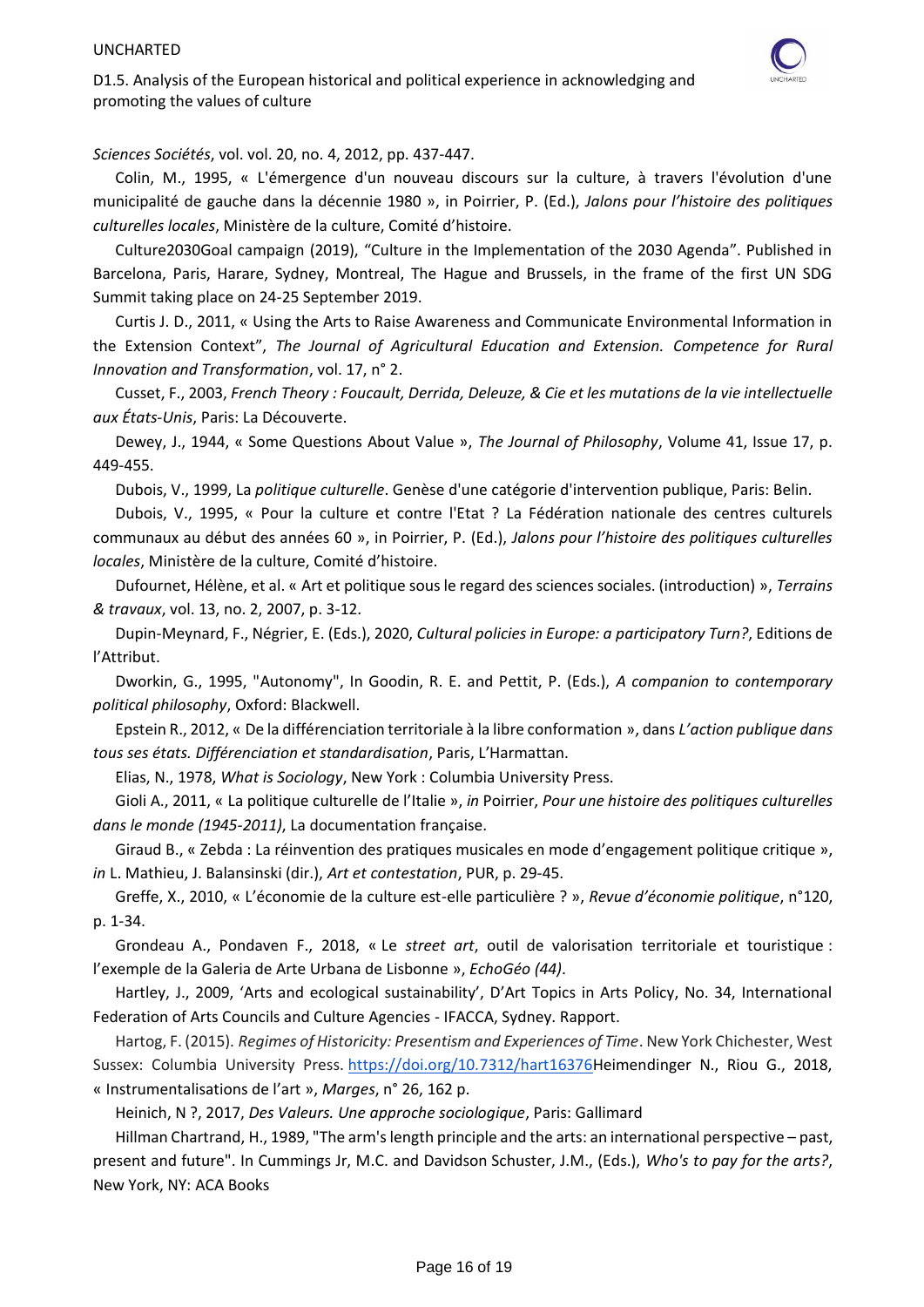

Hutter, M., Throsby, D., 2008, *Beyond Price : Value in Culture, Economics and the Arts*, Cambridge : Cambridge University Press.

Gaxie, D. 1978, *Le cens caché*, Paris: Seuil.

Gray, C., 2000, *The politics of the arts in Britain*, Basingstoke: Macmillan

Gray, C., 2008, "Arts council England and public value: a critical review", *International journal of cultural policy*, 14: 209–214

Gray, C., 2010, "Analysing cultural policy: incorrigibly plural or ontologically incompatible?", *International journal of cultural policy,* 16: 215–230.

Gray, C., 2012, "Democratic cultural policy: democratic forms and policy consequences", *International Journal of Cultural Policy*, Vol. 18 (No. 5).

Hall, S., 2007, *Identités et cultures. Politiques des Cultural Studies*, Paris: éditions Amsterdam.

Heinich, N., 2017, *Des valeurs, une approche sociologique*, Paris: Gallimard.

Julie's Bicycle, 2011, *Guide de mobilité verte. Un guide pour le développement durable de la mobilité dans le spectacle vivant*, production pour le compte du réseau On the Move.

Lecler, Romain. « Le succès d'Histoires d'A, « film sur l'avortement ». Une mobilisation croisée de ressources cinématographiques et militantes (enquête) », *Terrains & travaux*, vol. 13, no. 2, 2007, pp. 51- 72.

Lefort, C., 1981, *L'Invention démocratique. Les limites de la domination totalitaire*, Paris: Fayard.

Losseley D., 2011, « Le Royaume-Uni », *in* Poirrier, *Pour une histoire des politiques culturelles dans le monde (1945-2011)*, La documentation française.

Looseley, D., 2011, "Notions of popular culture in cultural policy: a comparative history of France and Britain", *International Journal of Cultural Policy*, Vol. 17.

Marks M., Chandler L., Baldwin C., 2017, "Environmnetal art as an innovative medium for environmental education in Biosphere Reserves", *Environmental Education Research*, vol. 23, n° 9.

Mouffe, C., 1992, *Dimensions of Radical Democracy: Pluralism, Citizenship, Community*. London – New York: Verso.

Engberg, J., 2011, "La politique culturelle au Danemark. 1945-2007", *in* P. Poirrier (Ed.), *Pour une histoire des politiques culturelles dans le monde (1945-2011),* La Documentation française.

Fribourg (Groupe de), 2007, *Les Droits Culturels, [déclaration de Fribourg](https://reseauculture21.fr/blog/2012/10/10/la-declaration-de-fribourg-2007/)*.

Johler, R. (2002). Local Europe: The production of cultural heritage and the Europeanisation of places. *Ethnologia Europaea. Journal of European Ethnology*, *32*(2), 7–18.Louarn, M., 2017, "L'art en régime démocratique: divergence d'interprétation, Propos recueillis par Vincent Guillon", in Observatoire des politiques culturelles, *L'Observatoire*, 2017/1 (N° 49).

Löfgren, O. (1996). Linking the Local, the National and the Global. *Ethnologia Europaea. Journal of European Ethnology*, *26*, 157–168. <https://doi.org/10.16995/EE.858>

Menger, P.-M., 2003, *Portrait de l'artiste en travailleur*, Paris : Le Seuil.

Muller, P., 2018, *Les Politiques publiques*, Paris : PUF (12th edition)

[Négrier](https://www.cairn.info/publications-de-Emmanuel-N%C3%A9grier--7718.htm), E., 2020, « L'indépendance artistique n'existe pas, je l'ai rencontrée », *[Nectart](https://www.cairn.info/revue-nectart.htm)*, [2020/2 \(N° 11\).](https://www.cairn.info/revue-nectart-2020-2.htm)

Pascual J., Meyer-Bisch P., 2012, « Rio + 20 et la dimension culturelle de la durabilité », *Mouvement*. *Culture et développement durable (64)*, p. 2-6.

Plato, 2012, *Republic*, London: Penguin.

Poirrier, P., 2011, *Pour une histoire des politiques culturelles dans le monde (1945-2011)*, Paris : La Documentation française.

Poulot, D., 2006, *Une histoire du patrimoine en Occident, XVIII<sup>e</sup> XXI<sup>e</sup> siècle. Du monument aux valeurs*, Paris: Presses Universitaires de France Romainville, C., 2013, *Le droit à la culture, une réalité*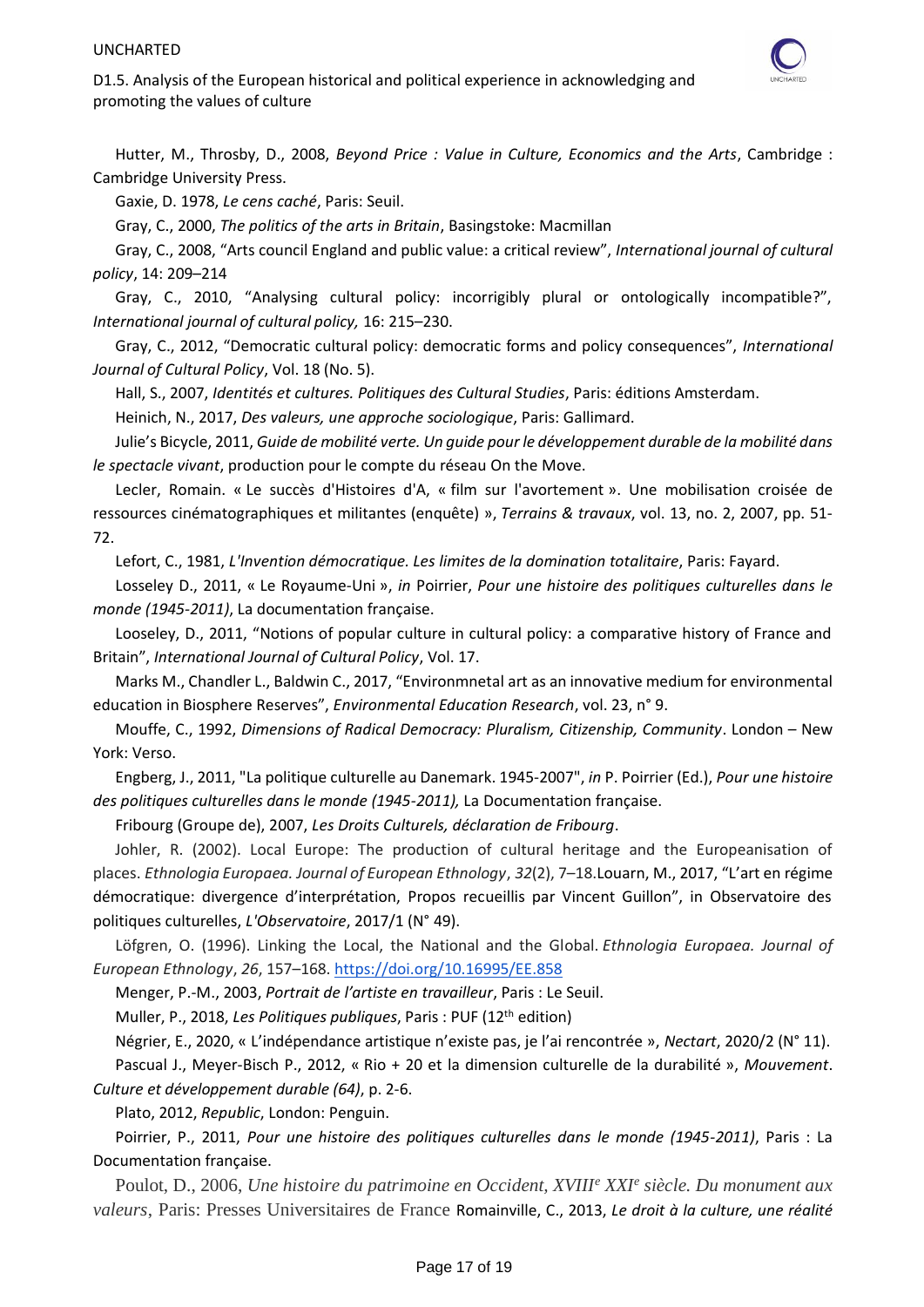

D1.5. Analysis of the European historical and political experience in acknowledging and promoting the values of culture

*juridique. Le droit de participer à la vie culturelle en droit constitutionnel et en droit international*, Bruxelles, Bruylant.

Romainville C., 2017, « Le droit international des droits culturels au service des politiques culturelles ? »,

in Observatoire des politiques culturelles, *L'Observatoire,* 2017/1 (N° 49).

Rancière, J., 2005, *[Hatred of Democracy](https://www.versobooks.com/books/1560-hatred-of-democracy)*, London: Verso.

Rancière, J., 2009, *The Emancipated Spectator,* London: Verso.

Rancière, J., 2015, *Dissensus: On Politics and Aesthetics*, London: Bloomsbury Academic.

Sabatier, P. A., 2014, « Advocacy Coalition Framework », in Boussaguet, L. (Ed.), *Dictionnaire des politiques publiques*, Paris: Presses de Sciences Po.

Saint-Pierre, A., Audet, C. (Eds.), 2010, *Les tendances et les défis des politiques culturelles - Cas nationaux en perspective*, Presses de l'université de Laval

Sen, A., 2009, *The Idea of Justice*, London : Penguin Books.

Soini, K. and Birkeland, I. 2014. Exploring the scientific discourse of cultural sustainability. *Geoforum* 51, 213–23.

Sonkoly, G., 2017, *Historical Urban Landscape*, New York: Palgrave-Macmillan.

Teillet, P., 2017, "Ce que les droits culturels f(er)ont aux politiques culturelles", in Observatoire des politiques culturelles, *L'Observatoire,* 2017/1 (N° 49)

Throsby, D., 1994, « The Production and Consumption of the Arts : A View of Cultural Economics », *Journal of Economic Literature*, 32, p. 1-29

Tissot, S., 2019, *Qui a peur du communautarisme ? Réflexions critiques sur une rhétorique réactionnaire*, LMSI.net

Tocqueville, A. de, *De la démocratie en Amérique*, Paris, Flammarion, 1981

UNESCO World Culture Reports of 1998 and 2000, 2001 Universal Declaration on Cultural Diversity

UNESCO, 2005, *Convention on the Protection and Promotion of the Diversity of Cultural Expressions*, Paris: UNESCO

Vestheim, G., 1994. Instrumental cultural policy in scandinavian countries: a critical historical perspective. The European journal of cultural policy, 1 (1), 57–71.

Vestheim, G., 2007, "Cultural policy and democracy. Theoretical reflections", *International journal of cultural policy*, 13(2): 217–235

Vestheim, G., 2009, "The autonomy of culture and the arts – from the Early Bourgeois Era to Late modern 'Runaway World'", In Pyykkönen, M., Simainen, N. and Sokka, S., (Eds.), *What about cultural policy?,*  Helsinki/Jyväskylä: Minerva.

[Vojtíšková,](javascript:__doLinkPostBack() Kateřina, [Lorencová,](javascript:__doLinkPostBack() Radmila, 2015, "Public funding of culture in the Czech Republic since the fall of the iron curtain: contemporary dilemmas", International Journal of Cultural Policies, vol. 21.

Vuyk, C.M., 2010, "The arts as an instrument? Notes on the controversy surrounding the value of art", *International journal of cultural policy*, May 2010, Vol. 16

Williams, R., 1989, "The Arts Council", In Gable, R. (Ed.), *Resources of Hope: Culture, Democracy and Socialism*, London: Verso

Wijkander, K., 2011, "La politique culturelle de la Suède", in P. Poirrier (Ed.), *Pour une histoire des politiques culturelles dans le monde,* La Documentation française.

World Cities Culture Forum, Julie's Bicycle & C40, 2019. *Culture & Climate Change. 14 World Cities Tackling Climate Change Trough Culture*.

Zhong-Mengual, E., Morizot, B., 2018, *Esthétique de la rencontre. L'énigme de l'art contemporain*, Paris: Seuil

Zhong-Mengual, E., 2018, *L'art en commun : réinventer les formes du collectif en contexte démocratique*,